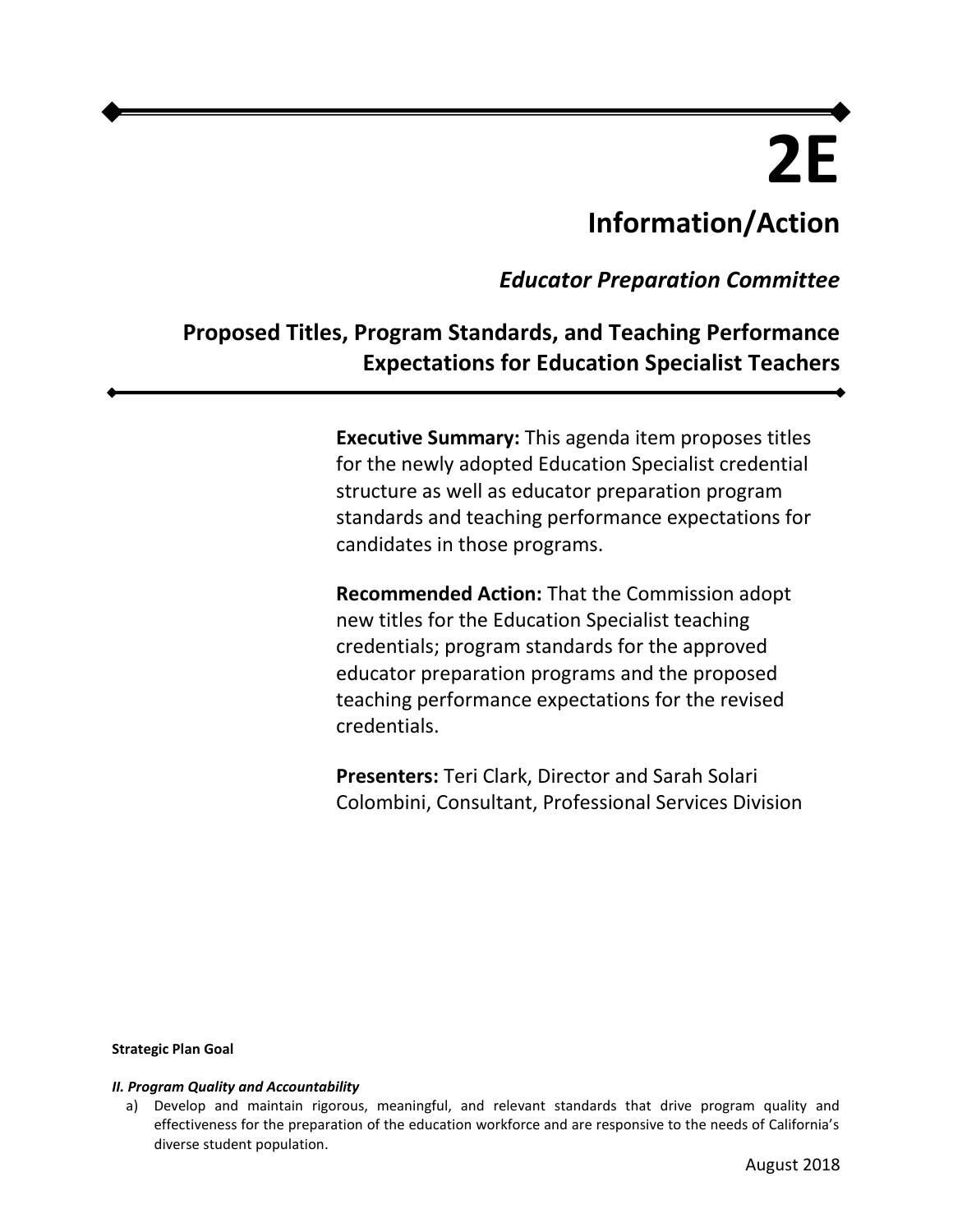# **Teaching Performance Expectations for Education Specialist Proposed Titles, Program Standards, and Teaching Credentials**

#### **Introduction**

The Commission on Teacher Credentialing is in the process of updating preparation standards and requirements for Education Specialist teaching credentials. This item builds upon a series of agenda items presented over the past three years as the Commission has conducted the work of transforming educator preparation in California. This item presents for Commission discussion and potential action proposed new titles for the credential areas within the newly adopted Education Specialist credential structure, proposed educator preparation program standards, and proposed Teaching Performance Expectations (TPEs) for Education Specialist teacher candidates. The issue of whether any changes should be made to any the Education Specialist authorization is not addressed in this item. Pending further analysis and discussion with stakeholders this topic will be brought to the Commission at a future meeting for consideration and further discussion.

#### **Background**

The work to better prepare teachers to meet the diverse needs of California students thus far has included the adoption of revised TPEs and standards for Multiple and Single Subject credentials to ensure that general education teachers are prepared to serve all students. It has also included examining the Education Specialist credential structure and program standards, and developing TPEs for each of the five preliminary special education credentials that will be offered in California in the future.

During its June 2018 meeting, the Commission reviewed [proposed program standards and](https://www.ctc.ca.gov/docs/default-source/commission/agendas/2018-06/2018-06-4g.pdf?sfvrsn=ce1a51b1_2)  [performance expectations](https://www.ctc.ca.gov/docs/default-source/commission/agendas/2018-06/2018-06-4g.pdf?sfvrsn=ce1a51b1_2) as well as [proposed subject matter requirements for the credential](https://www.ctc.ca.gov/docs/default-source/commission/agendas/2018-06/2018-06-4h.pdf?sfvrsn=d11a51b1_2)  [and authorization statements.](https://www.ctc.ca.gov/docs/default-source/commission/agendas/2018-06/2018-06-4h.pdf?sfvrsn=d11a51b1_2) At the [June 2018](https://www.ctc.ca.gov/docs/default-source/commission/agendas/2018-06/2018-06-4h.pdf?sfvrsn=d11a51b1_2) Commission meeting, the Commission took action to do the following:

- 1. Affirm that the current subject matter requirements for this credential will continue (passage of an examination or completion of a Commission-approved subject matter program in the following areas: Multiple Subject, Single Subject in English, mathematics, social science, science, art, music, or world languages).
- 2. Adopt TPEs for the Early Childhood Special Education teaching credential; the Deaf and Hard of Hearing teaching credential; and the Visual Impairments teaching credential.
- 3. Affirm that the Early Childhood Special Education teaching credential will authorize teaching and services for Birth through Kindergarten once the regulatory process has been completed.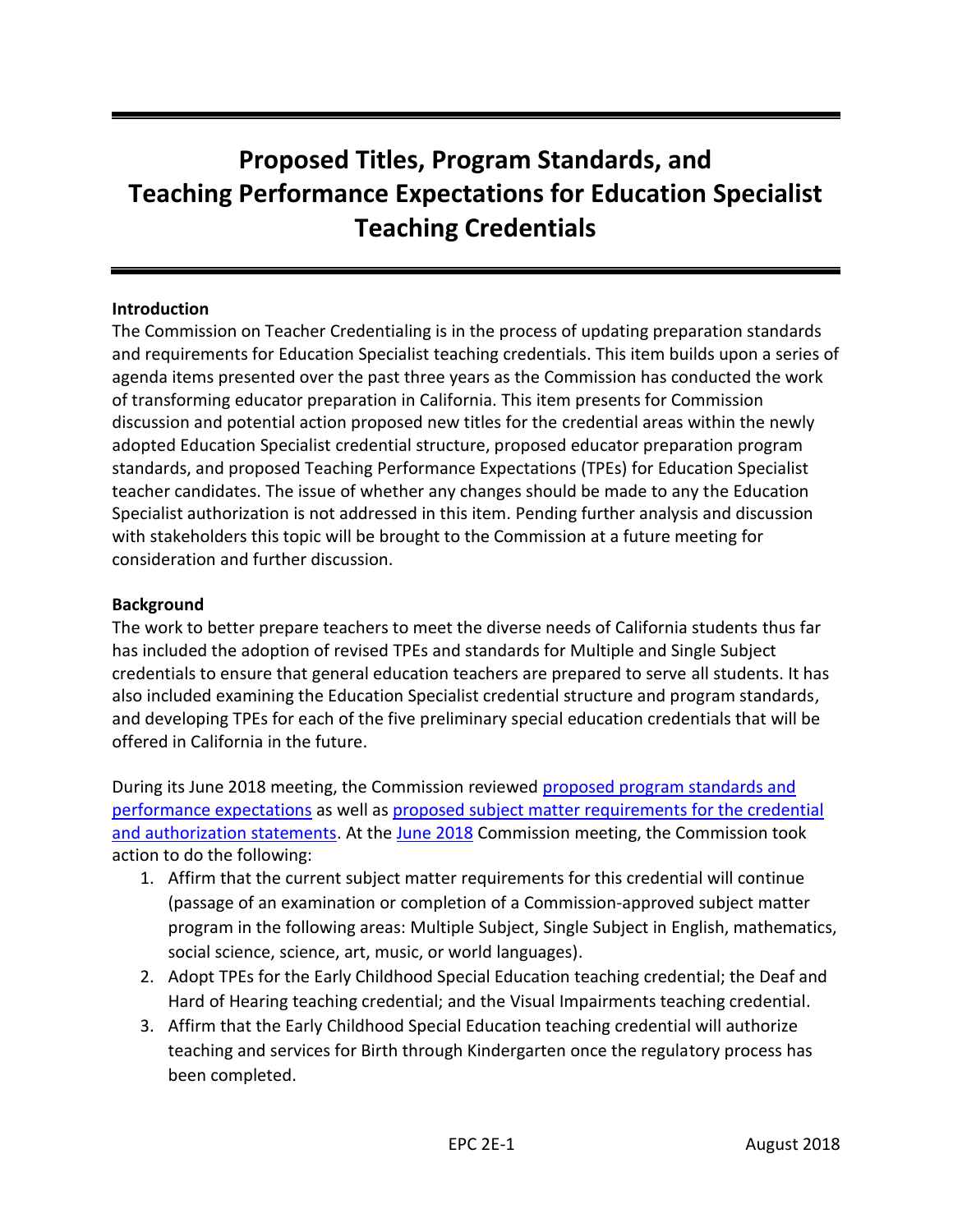During the June Commission meeting, a number of issues were surfaced by stakeholders and Commissioners that required further discussion and information gathering. After the June Commission meeting, and pursuant to Commission direction, staff summarized these outstanding issues and approaches to resolving those issues and asked stakeholders to provide feedback to staff prior to the posting of this agenda item. Revisions to the draft Education Specialist program standards and draft TPEs have been made that incorporate feedback from the field and are included in Appendices to this item.

### **Proposed Titles of the Education Specialist Teaching Credentials**

When new requirements and authorizations are established for a credential, the credential should be identified in a way that sets it apart from previous/existing credentials. For example, when the credential requirements and authorization for Learning Handicapped changed, the new credential was also renamed the Education Specialist Instruction Credential: Mild/Moderate Disabilities. The titles *Exceptional Support Needs and Extensive Support Needs*  were proposed as replacements for Mild/Moderate Disabilities and Moderate/Severe Disabilities in the June 2018 agenda item. Responding to feedback that these two titles were difficult to distinguish from one another, the Commission directed staff to return in August with other possible titles to consider.

Considerable input has been received around the naming of these credentials and is reflected in the table below. The majority of the comments received were related to the title for the credential that will replace the Mild/Moderate Disabilities credential. In general, there is agreement with the title "Moderate Support Needs" in place of the "Mild/Moderate Disabilities" and widespread support for "Extensive Support Needs" in place of the "Moderate/Severe Disabilities" credential. A concern was raised that including the word "support" in the title of the credential suggests that it refers to the role of the teacher. However, the impetus for the creation of both the titles was to focus more on the level of support for *students* and *student needs*. It is important to note that all credential titles will continue to be preceded by "Education Specialist," underscoring that these are credentialed teachers.

| <b>Current &amp; Former</b><br><b>Titles</b> | <b>Previously Proposed Titles</b>       | <b>Newly Suggested Titles</b>          |
|----------------------------------------------|-----------------------------------------|----------------------------------------|
| Mild/Moderate<br>$\bullet$                   | <b>Moderate Support Needs</b><br>1.     | 5. General Support Needs               |
| <b>Disabilities</b>                          | <b>Essential Support Needs</b>          | <b>Inclusive Support Needs</b><br>6.   |
| Learning<br>$\bullet$                        | <b>Essential Academic Support</b><br>3. | <b>Comprehensive Support</b><br>7.     |
| Handicapped                                  | <b>Educational Support Needs</b><br>4.  | <b>Needs</b>                           |
| (former)                                     |                                         | Low Support<br>8.                      |
|                                              |                                         | <b>Extra Support Needs</b><br>9.       |
| Moderate/Severe<br>$\bullet$                 | <b>Significant Support Needs</b><br>А.  | <b>D. Extensive Support Needs</b>      |
| <b>Disabilities</b>                          | Significant Academic Support<br>В.      | <b>Significant Support Needs</b><br>Е. |
| Severely<br>$\bullet$                        |                                         | <b>High Support Needs</b><br>F.        |
| Handicapped                                  | <b>Significant Educational Support</b>  |                                        |
| (former)                                     | <b>Needs</b>                            |                                        |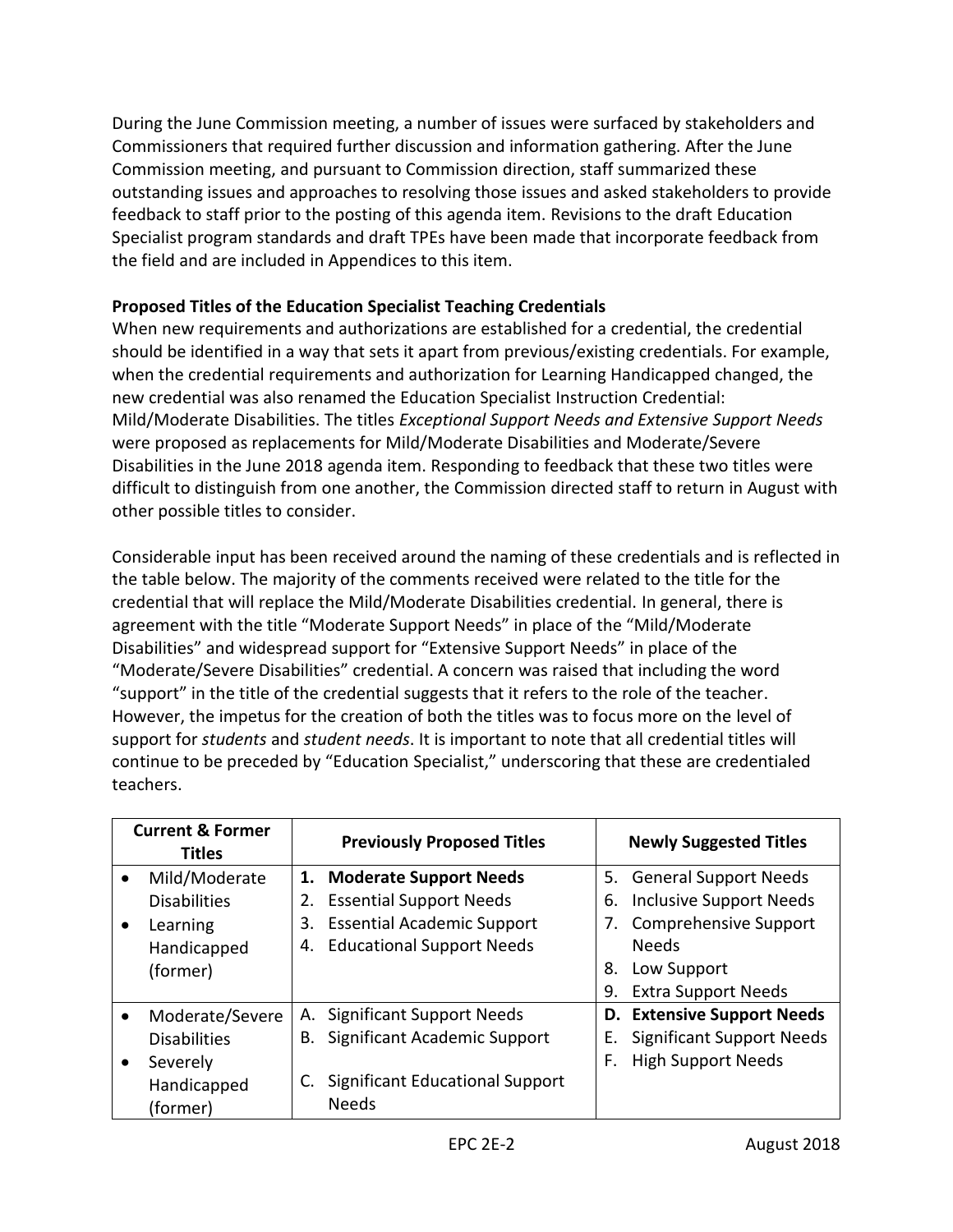Given the feedback received on possible titles for the credentials, staff recommends that the title of **Education Specialist: Moderate Support Needs** replace the Education Specialist: Mild/Moderate Disabilities Credential title and **Education Specialist: Extensive Support Needs** replace the current Education Specialist: Moderate/Severe Disabilities Credential title.

#### **Summary of Revisions to the Education Specialist Preparation Program Standards**

At the June 2018 Commission meeting, stakeholders requested that there be a stronger alignment between Education Specialist Program Standard 1: Program Design and Curriculum and the corresponding sets of Education Specialist TPEs. To address this concern, the draft Education Specialist program standards (see [Appendix A\)](#page-7-0) and performance expectations [\(Appendix B](#page-15-0) an[d Appendix C\)](#page-20-0) were revised and are more clearly structured such that the program standards govern what programs need to provide as an approved educator preparation entity and the TPEs govern what candidates need to know and be able to do. The proposed standards would require each program to provide opportunities for candidates to learn, apply, and be assessed on the TPEs through the program's organized coursework and clinical practice.

To provide clarity regarding how the Education Specialist TPEs build upon the General Education TPEs staff has developed a chart, which can be found in [Appendix D.](#page-26-0) For Education Specialist candidates, opportunities to learn, apply and reflect on the "common trunk" of preparation (the General Education TPEs) and the Education Specialist TPEs in the credential being sought will be the core content of the candidate's preparation program.

A summary of the revisions made in draft Program Standard 1, based on feedback received and Commission discussion, is noted below. Additional feedback specific to Teaching Performance Expectations is described in a later section.

- In the draft Education Specialist Program Standards presented to the Commission in June 2018, Program Standard 1 (Program Design and Curriculum) included five subsections, one for each of the initial credentials offered. In response to stakeholder feedback, draft Program Standard 1: Program Design and Curriculum has been revised and now does not differentiate for the various initial credentials. Instead, it underscores the expectation that programs address Program Standard 2 (Preparing Candidates to Master the General Education and the Education Specialist *Teaching Performance Expectations*) and Program Standard 4 (Monitoring, Supporting, and Assessing Candidate Progress towards Meeting the Education Specialist Credential Requirements) as the basis for the program's curriculum.
- Program Standard 1 (Program Design and Curriculum) was further revised to highlight universal concepts that exist in each of the initial credential areas such as case management, language development across disabilities including second language development, and the distinction between language disorders, disabilities, and language differences. This language is shown in **light blue** font in [Appendix A.](#page-7-0)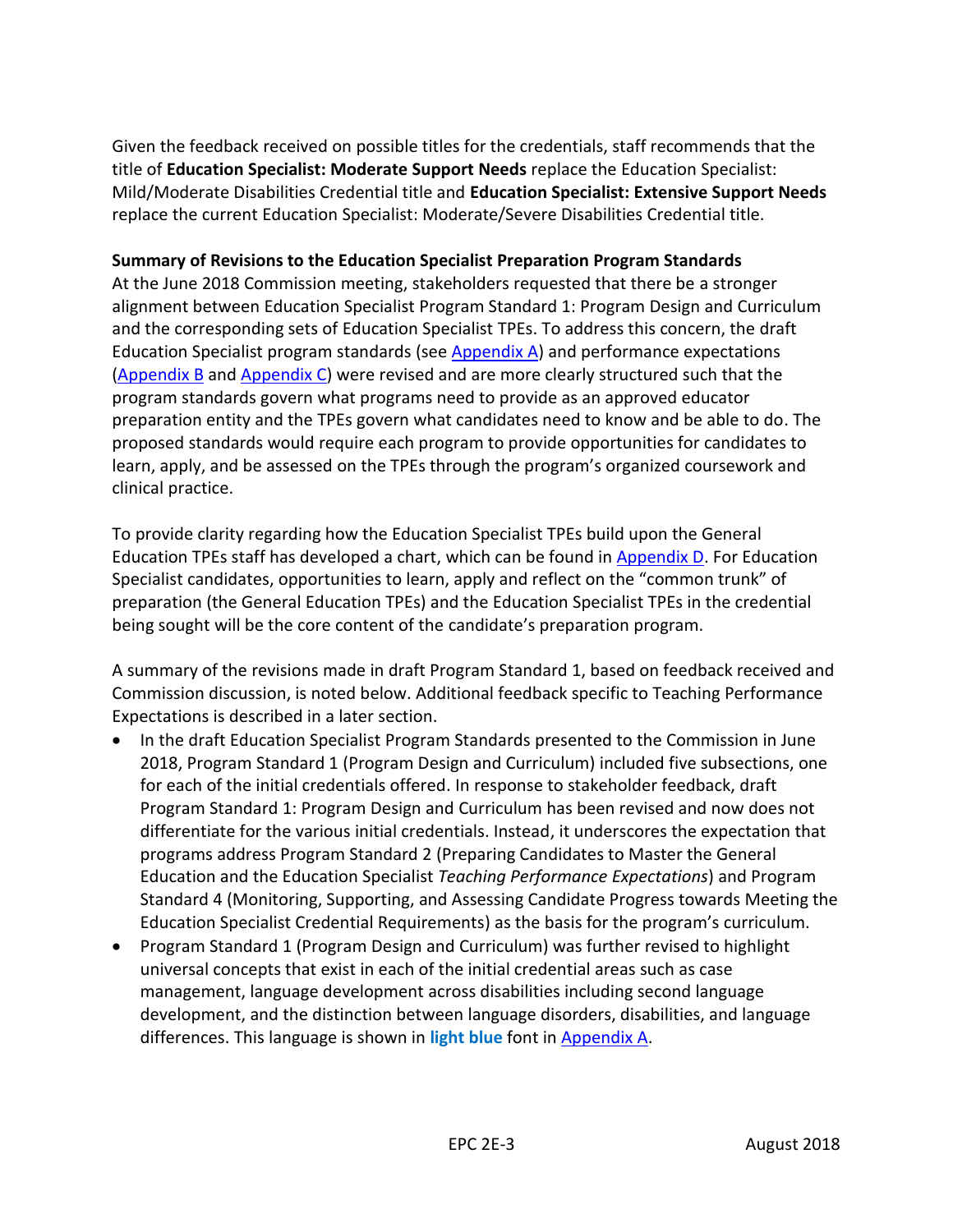#### **Summary of the Revisions to the Teaching Performance Expectations for the Education Specialist: Moderate Support Needs and the Education Specialist: Extensive Support Needs Credentials**

Each initial Education Specialist Credential has a specific set of TPEs that describes the unique knowledge, skills and abilities necessary for a candidate to demonstrate in order to earn that credential. Therefore, the coursework and experiences for each of the credential programs is specialized and qualitatively different. Stakeholder feedback during and after the June 2018 Commission meeting led to several revisions in the proposed TPEs.

One concern was that candidates were not being adequately prepared to meet the needs of students with Orthopedic or Physical and Health Impairments or those with Traumatic Brain Injuries. Additionally, there was concern that language development was not addressed as thoroughly as needed in each of the credentials. Since the June meeting, the TPEs have been revised to reflect these needed changes. TPEs for the Education Specialist: Moderate Support Needs and Education Specialist: Extensive Support Needs have been revised to reflect more specific references to the preparation to teach students with orthopedic impairments and traumatic brain injury and are included in Appendices B and C of this item.

- Competencies for Orthopedic Impairments and Physical and Health Impairments were included in both the Moderate and the Extensive Support Needs TPEs and are shown in **purple** font.
- Competencies for Traumatic Brain Injury were included in both the Moderate and the Extensive Support Needs TPEs and are shown in **green** font.
- Competencies for language development were included in both the Moderate and the Extensive Support Needs TPEs and are shown in **blue** font.

In addition to the feedback noted in the sections above, there were other concerns related to TPEs that did not require revision but need to be clarified for the field and are addressed below.

*Student needs and disability categories***:** Concerns were raised that there is still an emphasis placed on disability categories in the new Moderate and Extensive Support Needs credentials. In the proposed TPEs, deafblind is the only disability category that is unique to the Extensive credential. All other disability categories are included within each of the credentials with the distinction being in regard to the level of student's needs as determined by the student's Individual Education Plan (IEP).

For monitoring purposes at the California Department of Education, it is necessary to state which federal disability categories are associated with each of the five preliminary credentials. While concern has been raised that including Multiple Disabilities within the Education Specialist: Moderate Support Needs credential based on the federal definition of "…concomitant impairments which cause such severe educational needs that they cannot be accommodated in special education programs solely for one of the impairments…," the focus remains on the student's support needs and ensuring that Education Specialists are prepared to work with students with a range of disabilities in comparison to the current credential structure.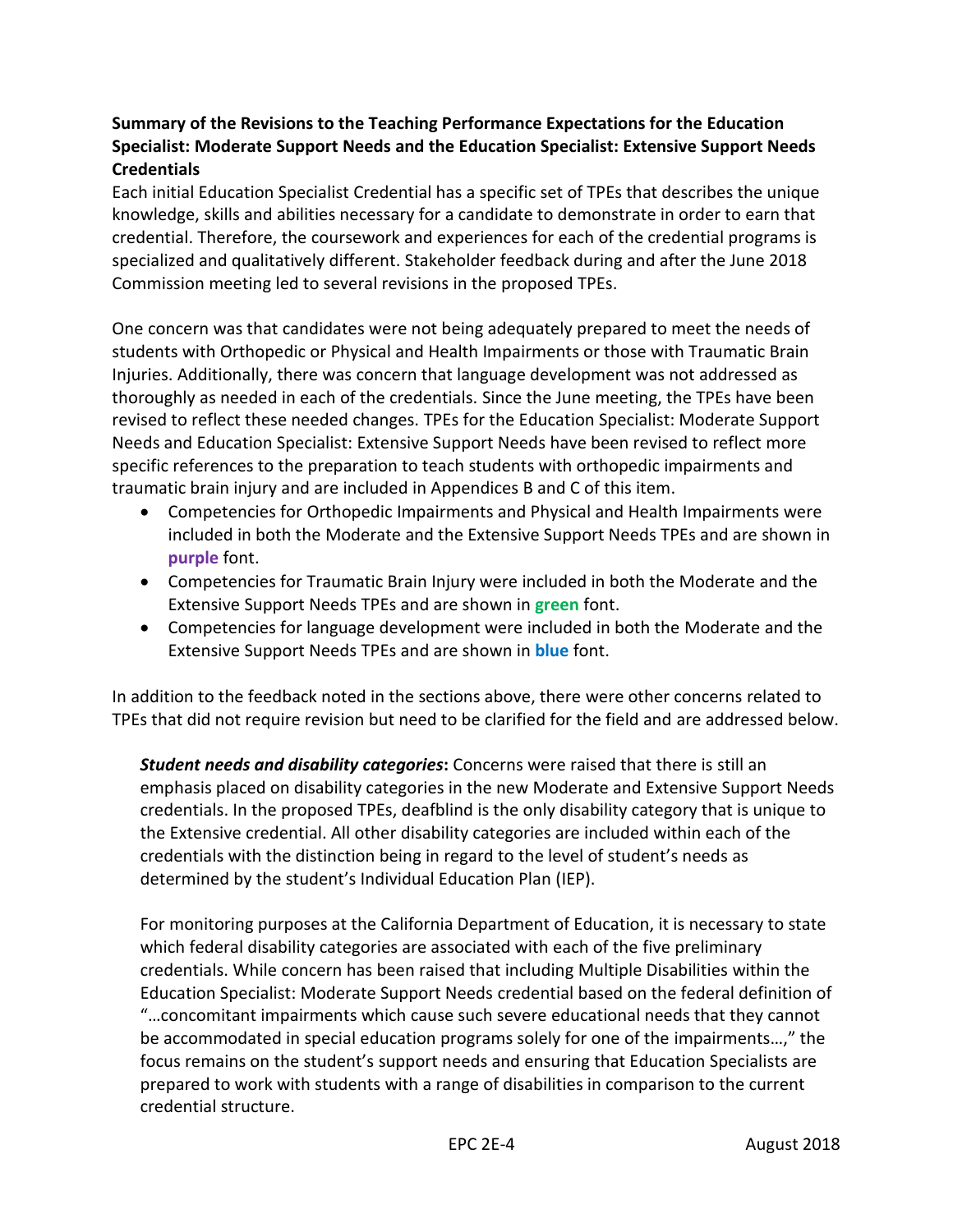*Educator preparation for students with disabilities in the areas of language and literacy***:** There was a concern that the TPEs would not provide candidates with sufficient preparation in language and literacy development, which would include meeting the needs of students with dyslexia. In the common trunk of preparation, all teacher candidates will need to demonstrate an understanding of various language needs for all students, including those who are English Learners and who may also have an identified disability. Educator preparation programs are responsible for ensuring that beginning Moderate and Extensive Support Needs teachers are able to design and deliver instruction in reading, writing, speaking, listening, and language that assures that all students develop English proficiency towards meeting the California standards. Further information is available in the General [Education TPEs](https://www.ctc.ca.gov/docs/default-source/educator-prep/standards/prelimmsstandard-pdf.pdf?sfvrsn=a35b06c_2) Subject Specific Pedagogy that delineates the competencies specific to language and literacy.

# *Affirming the Least Restrictive Environment (LRE) for students with disabilities***:** According to the [Statewide Task Force on Special Education Report,](http://www.smcoe.org/assets/files/about-smcoe/superintendents-office/statewide-special-education-task-force/Task%20Force%20Report%205.18.15.pdf)

"The LRE for most students can be created when both the classroom teacher and the Special Education teacher have the requisite knowledge and skills to effectively instruct both students with and without disabilities as well as the strategies to collaborate effectively with one another…" [Ed Code section](https://leginfo.legislature.ca.gov/faces/codes_displaySection.xhtml?lawCode=EDC§ionNum=56040.1.&article=3.&highlight=true&keyword=least%20restrictive)  [56040.1](https://leginfo.legislature.ca.gov/faces/codes_displaySection.xhtml?lawCode=EDC§ionNum=56040.1.&article=3.&highlight=true&keyword=least%20restrictive) requires that "each public agency shall ensure the following to address the **least restrictive environment** for individuals with exceptional needs:

- To the maximum extent appropriate, individuals with exceptional needs, including children in public or private institutions or other care facilities, are educated with children who are nondisabled.
- Special classes, separate schooling, or other removal of individuals with exceptional needs from the regular educational environment occurs only if the nature or severity of the disability is such that education in the regular classes with the use of supplementary aids and services cannot be achieved satisfactorily."

The new General Education TPEs adopted in 2016 substantially increased expectations regarding the preparation of new multiple and single subject credentialed teachers to work with students with disabilities in the general education classroom, which is the LRE for most students with identified disabilities. The proposed Education Specialist TPEs also have an increased focus on inclusive practices and collaboration for success with students with disabilities to receive their education in the LRE. LRE and inclusion in general education are addressed in the following General Education TPEs: 1.4, 1.6, 2.3, 2.4, 2.5, 3.2, 3.5, 3.6, 4.2, 4.4, 4.5, 4.6, 5.6, 5.8, 6.5 and in the following Education Specialist TPEs: 1.1, 2.1, 2.4, 2.8, 3.1, 4.2, 4.4, 5.1 Therefore, in addition to the basic tenants of IDEA which ensure that students with disabilities have access to the LRE, several TPEs refer to inclusion in the general education setting.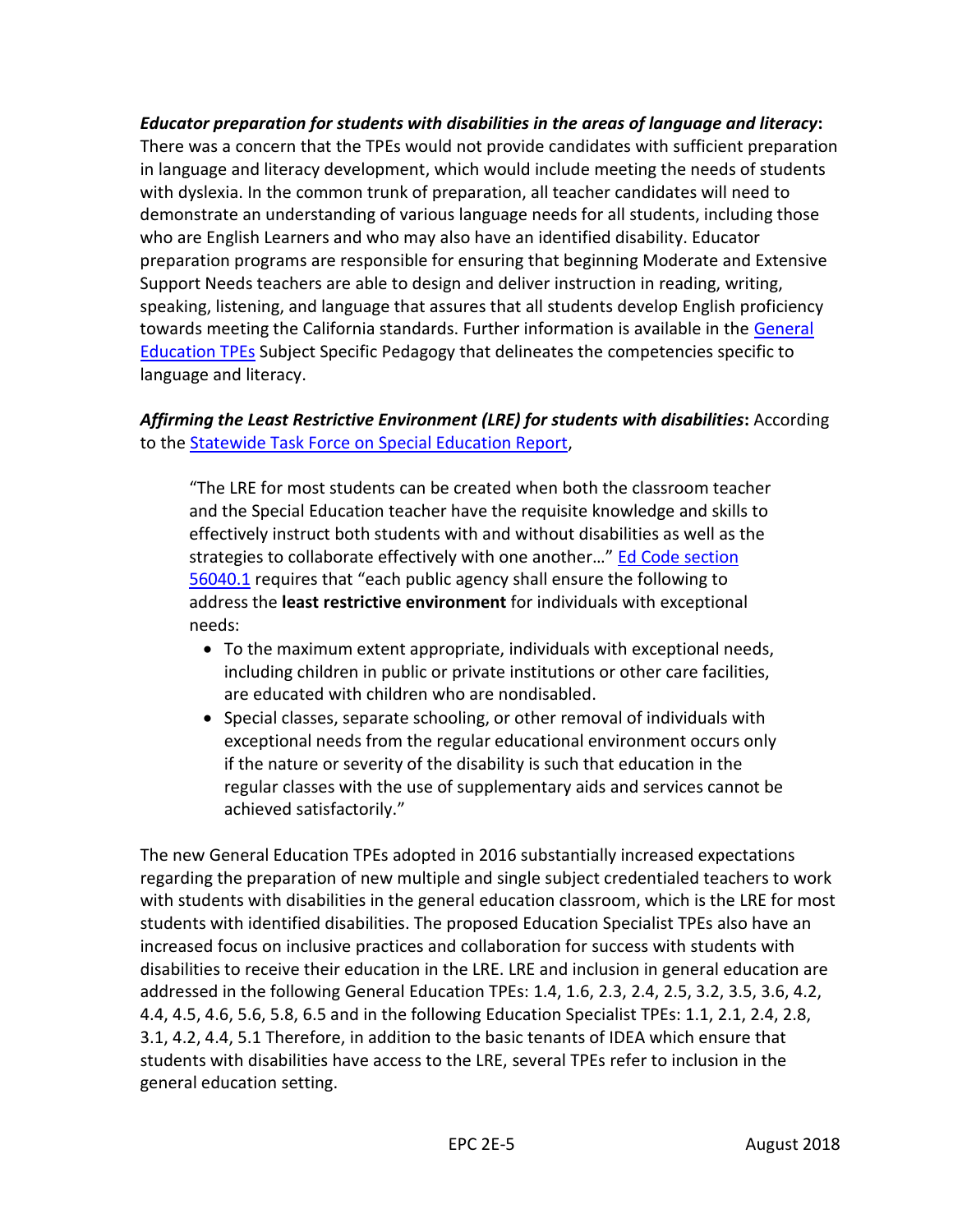*More emphasis on autism spectrum disorders in program standards and TPEs***:** A concern was raised that the TPEs provide insufficient attention to autism spectrum disorder specific language. Throughout the Education Specialist TPEs, reference is made to "students" or "students with disabilities." Although each disability category is not listed, candidates must be prepared to work with the range of students with disabilities authorized by their credential, which includes autism. Autism knowledge has been and will continue to be embedded in all Preliminary Education Specialist preparation programs and is directly referenced in Program Standard 1 and in the TPEs.

#### **Staff Recommendations for Consideration and Potential Action by the Commission**

Staff is bringing forward for Commission consideration and potential action the following recommendations:

- 1. The Commission adopt titles for the Education Specialist teaching credentials, specifically, Education Specialist: Moderate Support Needs and Education Specialist: Extensive Support Needs.
- 2. The Commission adopt the program standards for Education Specialist teacher preparation programs.
- 3. The Commission adopt the TPEs for the Moderate Support Needs and Extensive Support Needs educator preparation programs.

#### **Next Steps**

If the Commission takes action on the recommendations, staff will develop and distribute a timeline for implementation for educator preparation programs. Historically programs have had two years to review and update their programs when the Commission adopts new standards. Staff suggests that if the Commission adopts the proposed revised program standards and performance expectations at its August 2018 meeting, programs be given until September 1, 2020 to modify their programs. A Transition Plan will be required in 2019 to ensure that all programs are in the process of carefully considering any modifications and to provide the Commission with information about where to best focus technical assistance for the field. Any institution that is ready to begin the new program before September 2020, would be required to notify the Committee on Accreditation and would be allowed to do so.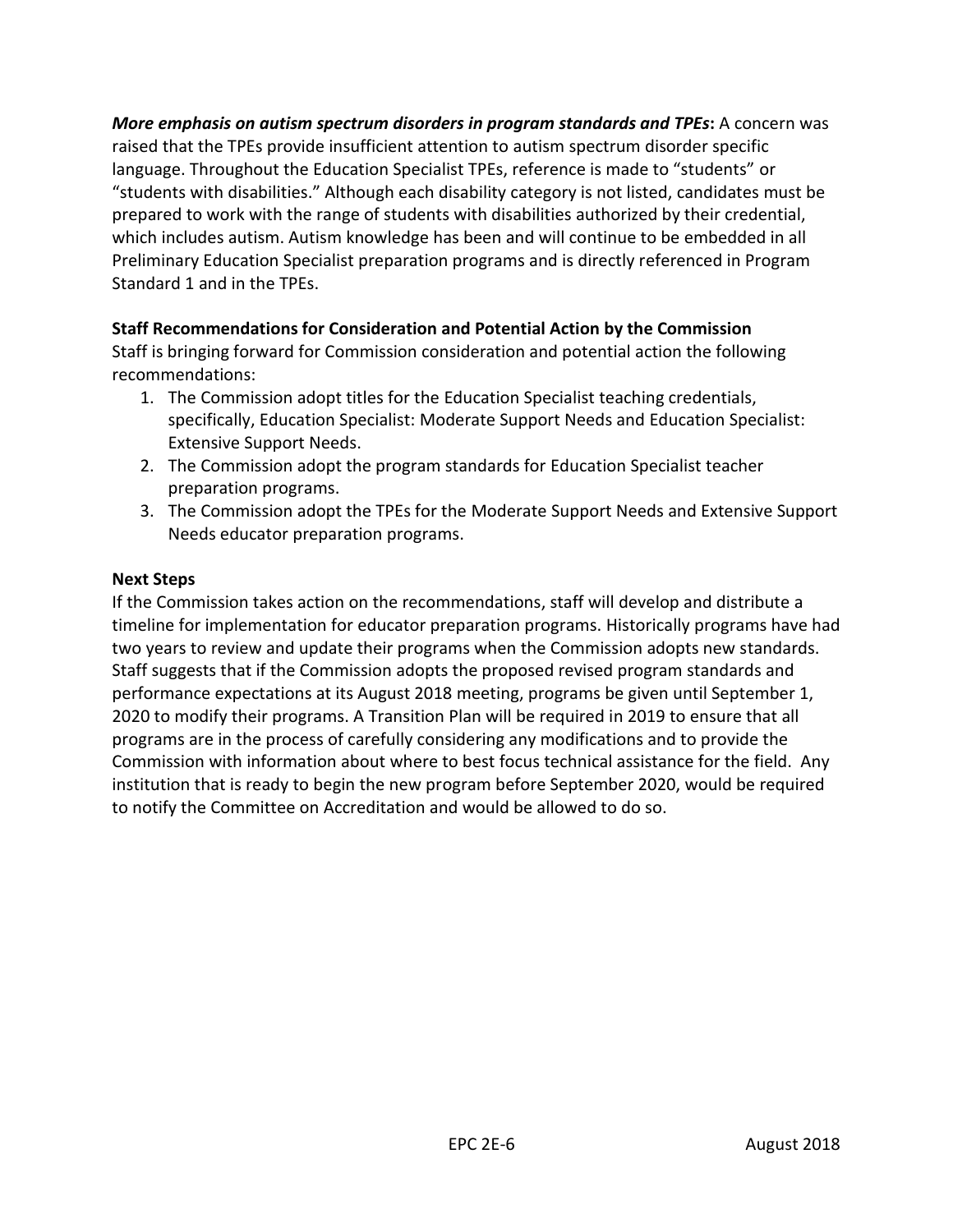# **Appendix A Draft Education Specialist Program Standards**

<span id="page-7-0"></span>Language in **light blue** font addresses the concepts that are universal across all five Preliminary Education Special teaching credential.

#### **Standard 1: Program Design and Curriculum**

Each program of professional preparation is implemented effectively in accordance with a cohesive design and sound evidence-based practices relevant to the contemporary conditions of schools. The design must reflect the full range of service delivery options, including general education, as well as the knowledge and skills to meet the needs of students in the specific areas authorized by the credential. Programs ensure that candidates are well versed in delivering services in a wide variety of specialized academic instructional settings, including, but not limited to: the home, educational settings in hospitals/rehabilitation facilities and treatment centers, and classrooms, as well as provide itinerant instructional delivery and/or consultation in public/nonpublic school programs. The program's organizational structure supports a logical and integrated progression for candidates for the instructional components including coursework and field-work provided within the program. The program's design and plan allow candidates multiple points of entry.

The preparation provided to candidates is designed to address the range of teaching performance expectations associated with the specific credential. Coursework and fieldwork/clinical experiences provide candidates with opportunities to learn and practice competencies relating to the care and education of students with disabilities. Candidate preparation is grounded in the theoretical framework of developmentally, linguistically and culturally-appropriate and bias-free practices for the care and education of students with disabilities as well as for collaborating effectively with families to support their student's development and learning. These theoretical foundations are reflected in the organization, scope and sequence of the curriculum provided to candidates. The program prepares candidates to interface with other service providers (school, medical and agency based) which may include: hospital/clinic based personnel, the school nurse, occupational therapist, speech and language specialist, physical therapist, psychologist, orthopedist, paraprofessional/health care assistance, California Children's Services, Regional Center, Department of Mental Health, Department of Rehabilitation, and other appropriate service providers. The program provides opportunities for each candidate to demonstrate knowledge of disability characteristics for which the candidate is seeking authorization to teach, and the educational and psychosocial implications of these characteristics for students identified with educational support needs who have an Individualized Education Program (IEP). The program prepares candidates in case management practices and strategies for students with disabilities and for those referred for special education services.

Key elements within the curriculum include: typical and atypical child growth and development from birth through age 22; developmentally, linguistically, and culturally appropriate pedagogy for students in key content areas in alignment with state-adopted content standards and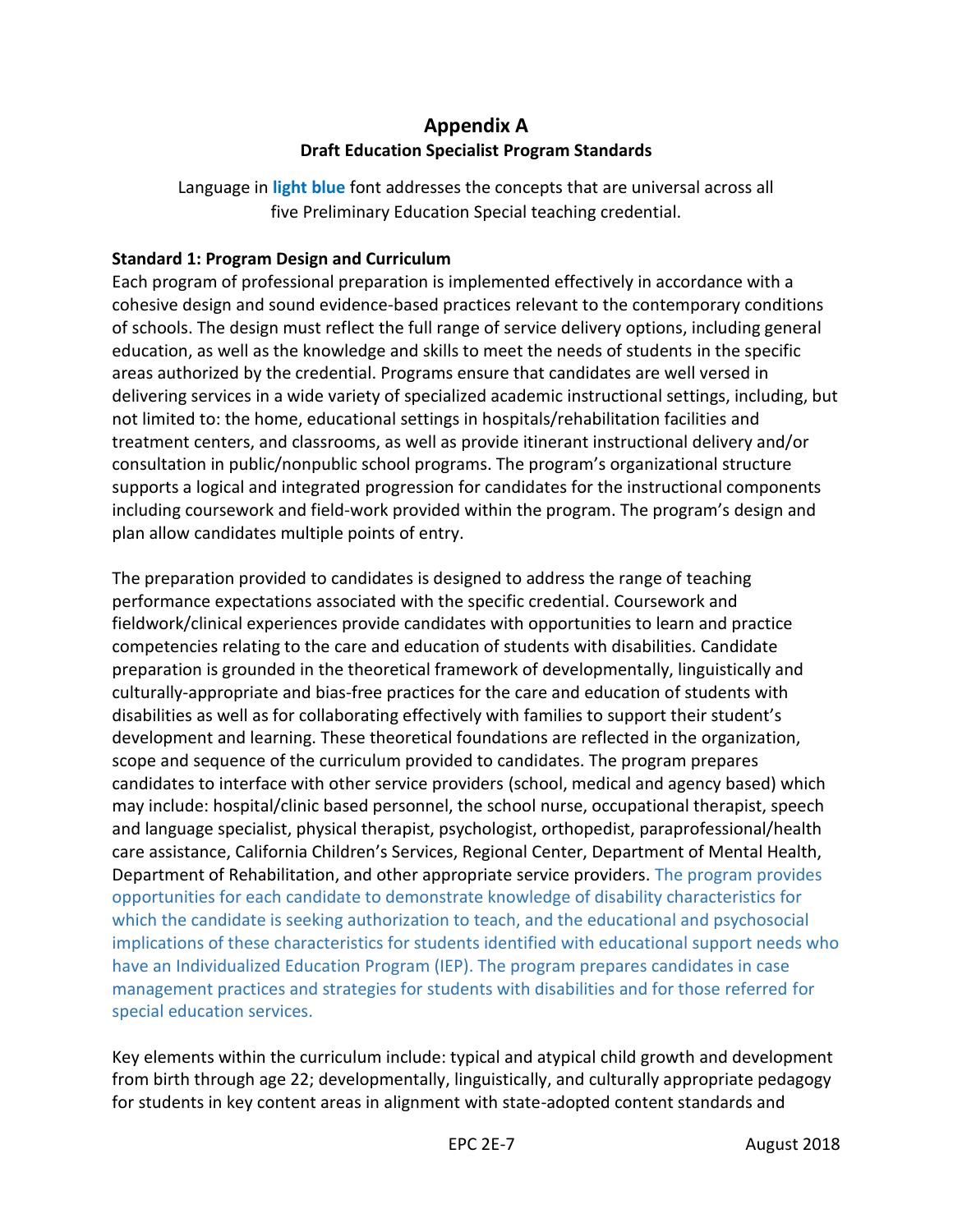frameworks; understanding the learning trajectories of young children to young adults; designing and implementing developmentally, linguistically, and culturally appropriate curriculum and assessments; instruction in strategies to develop early literacy skills; understanding and analyzing student achievement outcomes to improve learning; understanding of the range of factors affecting student learning such as the effects of poverty, race, and socioeconomic status; and knowledge of the range of positive behavioral practices and supports for young children and young adults. The program's curriculum also includes coursework and clinical practice opportunities for candidates to be able to identify the unique characteristics of students with autism spectrum disorders and the core challenges associated with language and communication, social skills, behavior, and processing and their implications for program planning and service delivery. The program's design also includes a coherent candidate assessment system to provide formative information to candidates regarding their progress towards the intended level of certification. (See also Standard 6).

#### **Standard 2: Preparing Candidates to Master the General Education and the Education Specialist** *Teaching Performance Expectations* **(TPEs)**

The *Teaching Performance Expectations* for Multiple and Single Subject Credential candidates and Education Specialist candidates describe the set of professional knowledge, skills and abilities expected of a beginning level practitioner in order to effectively support the growth, development, and learning of all students and to work collaboratively with families to support all students in meeting the state-adopted academic content standards.

The coursework and fieldwork/clinical experiences provide multiple opportunities for candidates to learn, apply, and reflect on each teaching performance expectation. As candidates progress through their preparation scope and sequence, pedagogical assignments are increasingly complex and challenging. The scope of the pedagogical assignments (a) addresses the TPEs as these apply to the subjects to be authorized by the credential, and (b) prepares the candidate for course-related and other assessments of their competence with respect to both the general education TPEs and the Education Specialist TPEs. As candidates progress through the curriculum, faculty and other qualified supervisors assess candidates' performance in relation to the both the general education and the Education Specialist TPEs and provide formative and timely performance feedback regarding candidates' progress toward mastering the TPEs.

#### **Standard 3: Clinical Practice**

#### **A. Organization of Clinical Practice Experiences**

The program ensures that candidates have planned experiences and/or interactions that reflect the full diversity of grades/ages, federal disability categories and the continuum of special education services outlined in the specific credential authorization. The experiences are planned from the beginning of the program to include experiences in general education, experiences with parents and families, and experiences with a broad range of service delivery options leading to an extended culminating placement in which the candidate works toward assuming full responsibility for the provision of services in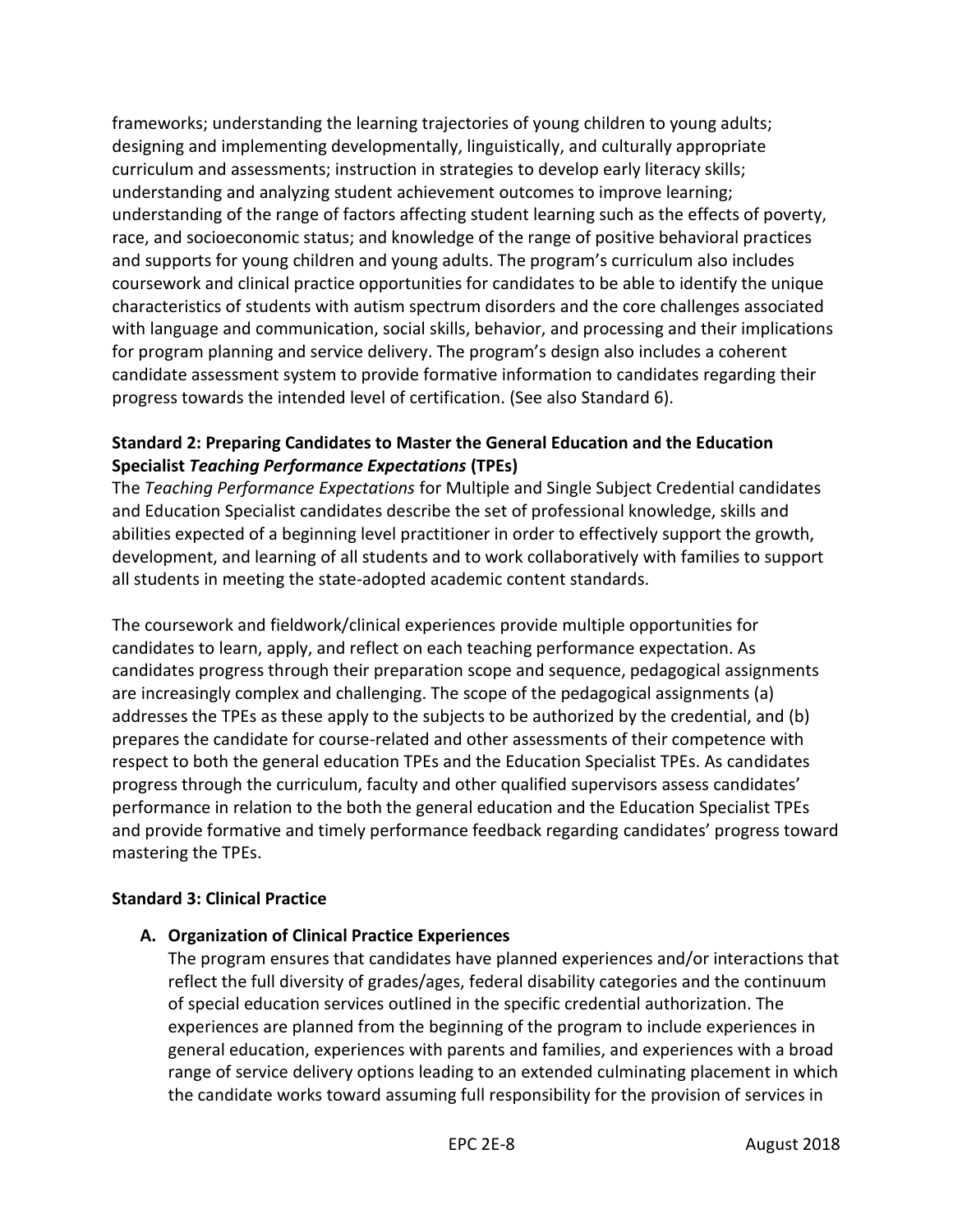the specific credential authorization. Experiences are of sufficient duration for the candidate to demonstrate the teaching performance expectations for Education Specialist teachers. The culminating placement may be in any school, agency or program as defined in Education Code Sections 56031, 56360, and 56361 for the purpose of providing special education services. Fieldwork/Clinical experiences are designed to provide candidates with a developmental set of activities integrated with coursework that extend the candidate's learning through application of theory to practice with students in California's education settings.

Fieldwork provides opportunities for candidates to observe a variety of classrooms and settings and to select focus students for deeper observational study, including students who are dual language learners and who may (a) exhibit typical behavior; (b) exhibit atypical behavior; and (c) have other types of special learning needs. Fieldwork also provides opportunities for candidates to observe teachers using productive routines and effective transitions for students' academic and socio-emotional growth and development. Candidates are provided with opportunities to review the curriculum and to further develop pedagogical knowledge of high leverage practices in subject matter areas, including early language and literacy for first and second language learners, mathematics, science, technology, engineering, social studies, and arts as appropriate. Candidates are able to observe the administration of a range of assessments. Candidates are also able to observe how personnel organize and supervise the work of other adults in inclusive and specialized education settings.

Clinical practice is a developmental and sequential set of activities integrated with theoretical and pedagogical coursework, and must consist of a minimum of 600 hours of clinical practice across the arc of the program. At least 200 hours of supervised early field work that includes guided observations and initial student teaching (e.g., coplanning and co-teaching, or guided teaching) must be provided to candidates in general education and special education settings prior to final student teaching. Final student teaching shall consist of (400 hours) in the desired credential area. For interns, early field work would take place in experienced mentor classrooms in both general education and special education settings. Candidates must have a range of experience that reflects the diversity of age and grade levels, the range of federal disability categories, and the continuum of special education services. Candidates should have experiences with a range of diverse students and families reflective of the demographics of California.

Dual credential programs leading to both a general and an Education Specialist credential are required to have substantive experiences in general education, inclusive, and special education settings within the 600 hours, and are encouraged to extend clinical practice for an additional 150 hours.

Candidates who are working in private schools and seeking a credential are required to complete a substantive clinical experience of at least 150 hours in a diverse school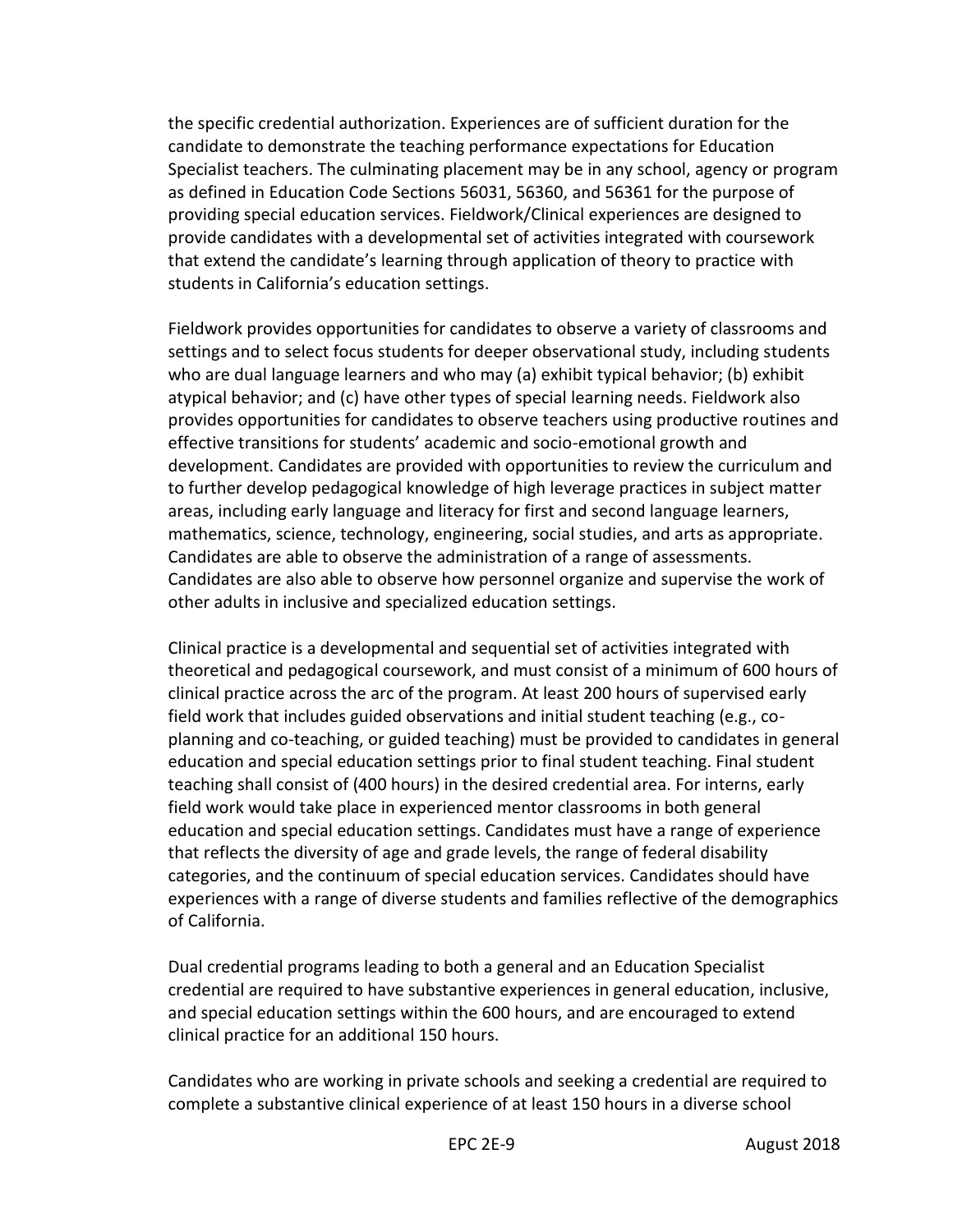setting where the curriculum aligns with California's adopted content standards and frameworks and the school reflects the diversity of California's student population.

The program provides initial orientation for preparation program supervisors and district-employed supervisors of clinical practice experiences to ensure all supervisors understand their role and expectations. The minimal amount of program supervision involving formal evaluation of each candidate must be 4 times per quarter or 6 times per semester. The minimum amount of district-employed supervisors' support and guidance must be 5 hours per week.

Clinical supervision may include an in-person site visit, video capture or synchronous video observation, but it must be archived either by annotated video or scripted observations and evaluated based on the TPEs, that produce data that can be aggregated and disaggregated.

#### **B. Preparation of Faculty and/or Site Supervisors and/or Program Directors**

The program selects individuals who are credentialed or who have equivalent experience in educator preparation. Supervisors should be experts in the education specialist instructional area of the candidate being supervised and should have recent professional experience in school settings where the curriculum aligns with California's adopted content standards and frameworks and the school reflects the diversity of California's student population. The program provides supervisors with an orientation to the program's expectations and ensures that supervisors are knowledgeable about the program curriculum and assessments, including the TPEs and TPA model chosen by the program, when applicable. In addition, program supervisors maintain current knowledge of effective supervision approaches such as cognitive coaching, adult learning theory, and current content-specific pedagogy and instructional practices for teachers in whose classrooms or settings candidate experiences will take place to ensure that all supervisors of fieldwork/clinical practice experiences and all cooperating education specialist teachers understand their roles and expectations.

#### **C. Criteria for School Placements**

Sites selected for candidate experiences should demonstrate commitment to developmentally and culturally appropriate practices as well as to collaborative relationships with families. In addition, these sites should also demonstrate placement of students with disabilities in the Least Restrictive Environment (LRE), provide support for dual language learners with disabilities, and offer the opportunity for candidates to interact with different age groups in both general and special education settings reflecting the continuum of placement options. They should also reflect to the extent possible socioeconomic, linguistic and cultural diversity, and permit video capture for candidate reflection. Sites selected should have a fully qualified master/mentor teacher with an appropriate credential and a fully qualified site administrator.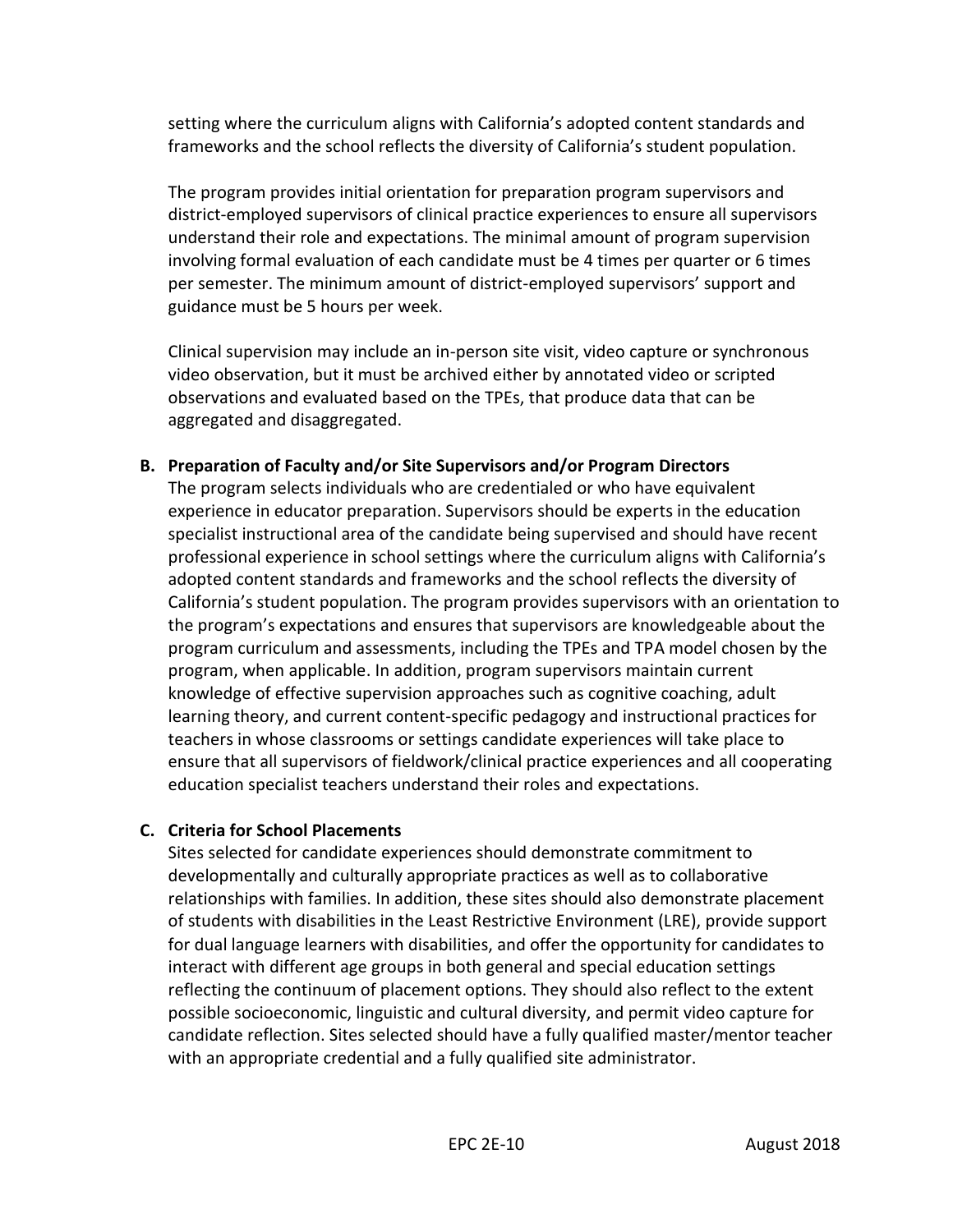**D. Criteria for the Selection of District Employed Supervisors** (also may be known as the cooperating teacher, master teacher or on-site mentor)

The program should select district supervisors who hold a Clear Education Specialist Credential for which they are providing supervision and having a minimum of three years of Birth to age 22 teaching experience. The district-employed supervisor must have demonstrated exemplary teaching practices as determined by the employer and the preparation program. The matching of candidate and district-employed supervisor must be a collaborative process between the school district and the program.

### **Standard 4: Monitoring, Supporting, and Assessing Candidate Progress towards Meeting the Education Specialist Credential Requirements**

Program faculty, program supervisors, and district-employed supervisors monitor and support candidates during their progress towards meeting the general education TPEs and mastering the Education Specialist TPEs. Evidence regarding candidate progress and performance is used to guide advisement and assistance efforts. The program provides support and assistance to candidates and only retains candidates who are suited for advancement into teaching. Appropriate information is accessible to guide candidates' meeting all program requirements.

#### **Standard 5: Assessment of Candidate Competency**

Prior to recommending each candidate for an Education Specialist teaching credential, one or more persons responsible for the program must determine on the basis of thoroughly documented evidence that each candidate has demonstrated a satisfactory performance on the full range of general education and Education Specialist *Teaching Performance Expectations* (TPEs) as these apply to the subjects and specialties authorized by the credential. During the program, candidates are guided and coached on their performance in relation to the TPEs using formative evaluation processes. Verification of candidate performance on the general education TPEs and the Education Specialist TPEs is provided through candidate assessment by the Commission-approved program until a Teaching Performance Assessment for Education Specialist candidates has been adopted by the Commission.

#### **Upon Commission adoption of a TPA for Education Specialist candidates, the following Standard 5 language will replace the language above:**

#### **Standard 5: Implementation of a Teaching Performance Assessment**

The TPA is implemented according to the requirements of the Commission-approved model selected by the program. One or more individuals responsible for implementing the TPA document the administration processes for all tasks/activities of the applicable TPA model in accordance with the requirements of the selected model. The program consults as needed with the model sponsor where issues of consistency in implementing the model as designed arise. The program requires program faculty (including full time, adjunct, and other individuals providing instructional and/or supervisory services to candidates within the program) to become knowledgeable about the TPA tasks, rubrics, and scoring, as well as how the TPA is implemented within the program so that they can appropriately prepare candidates for the assessment and also use TPA data for program improvement purposes.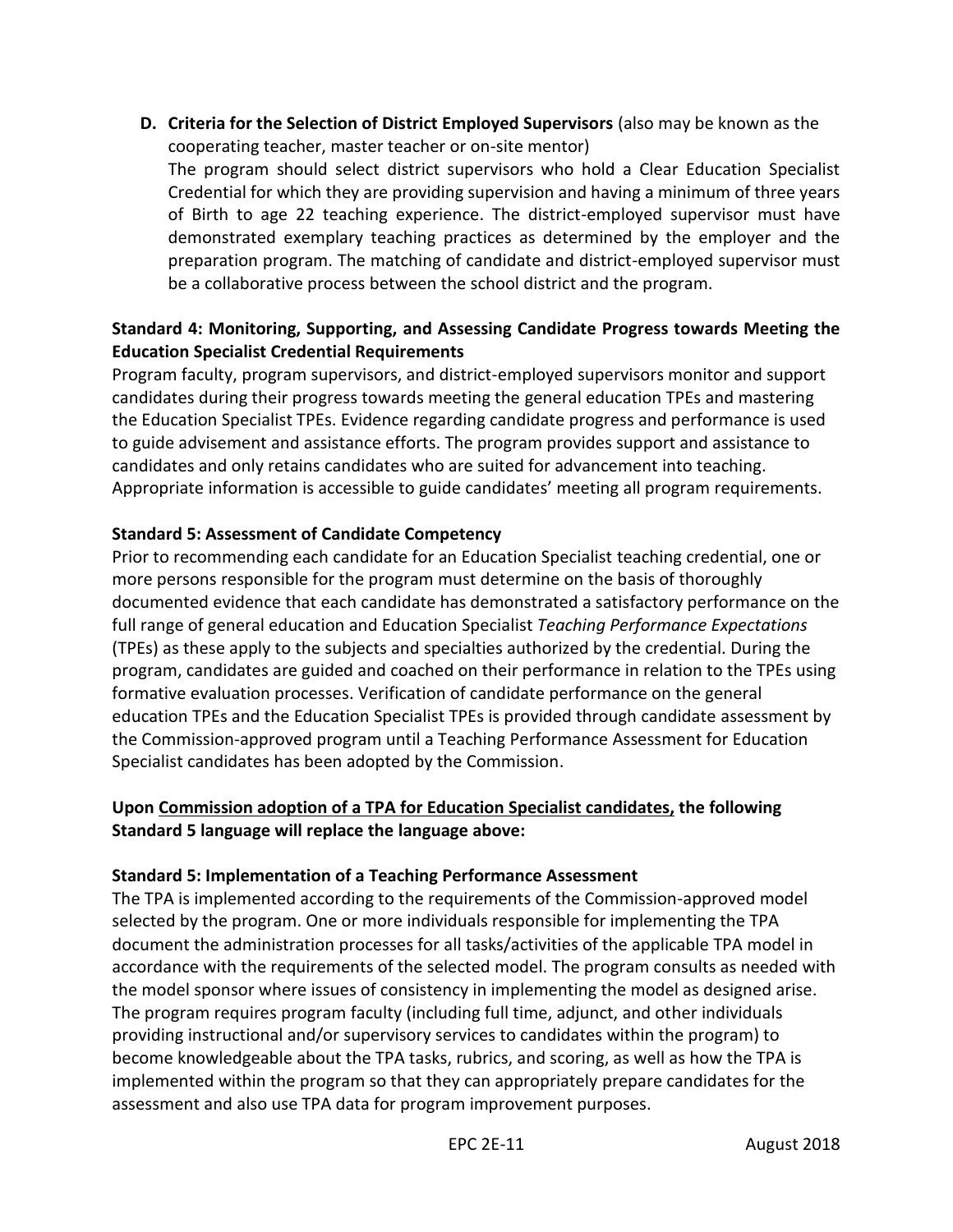#### **5A: Administration of the Teaching Performance Assessment (TPA)**

(1) The program identifies one or more individuals responsible for implementing the chosen TPA model and documents the administration processes for all tasks/activities of the applicable TPA model in accordance with the model's implementation requirements.

(2) For purposes of implementing the video requirement, the program places candidates in student teaching or intern placements where the candidate is able to record his/her teaching with K-12 students. The program assures that each school or district where the candidate is placed has a recording policy in place. The program requires candidates to affirm that the candidate has followed all applicable video policies for the TPA task requiring a video, and maintains records of this affirmation for a full accreditation cycle.

(3) lf the program participates in the local scoring option provided by the model sponsor, the program coordinates with the model sponsor to identify the local assessors who would be used to score TPA responses from the program's candidates.

(4) The program maintains program level and candidate level TPA data, including but not limited to individual and aggregate results of candidate performance over time. The program documents the use of these data for Commission reporting, accreditation and program improvement purposes.

(5) The program assures that candidates understand the appropriate use of materials submitted as part of their TPA responses, the appropriate use of their individual performance data, and privacy considerations relating to the use of candidate data.

(6) A program using a local scoring process establishes and consistently uses appropriate measures to ensure the security of all TPA training materials, including all print, online, video, and assessor materials which may be in the program's possession.

(7) All programs have a clearly defined written appeal policy for candidates and inform candidates about the policy prior to the assessment.

(8) The program using a local scoring process provides and implements an appeal policy, with the model sponsor, for candidates who do not pass the TPA.

#### **5B: Candidate Preparation and Support**

The teacher preparation program assures that each candidate receives clear and accurate information about the nature of the pedagogical tasks within the Commission-approved teaching performance assessment model selected by the program and the passing score standard for the assessment. The program provides multiple formative opportunities for candidates to prepare for the TPA tasks/activities. The program assures that candidates understand that all responses to the TPA submitted for scoring represent the candidate's own work. For candidates who are not successful on the assessment, the program provides appropriate remediation support and guidance on resubmitting task components consistent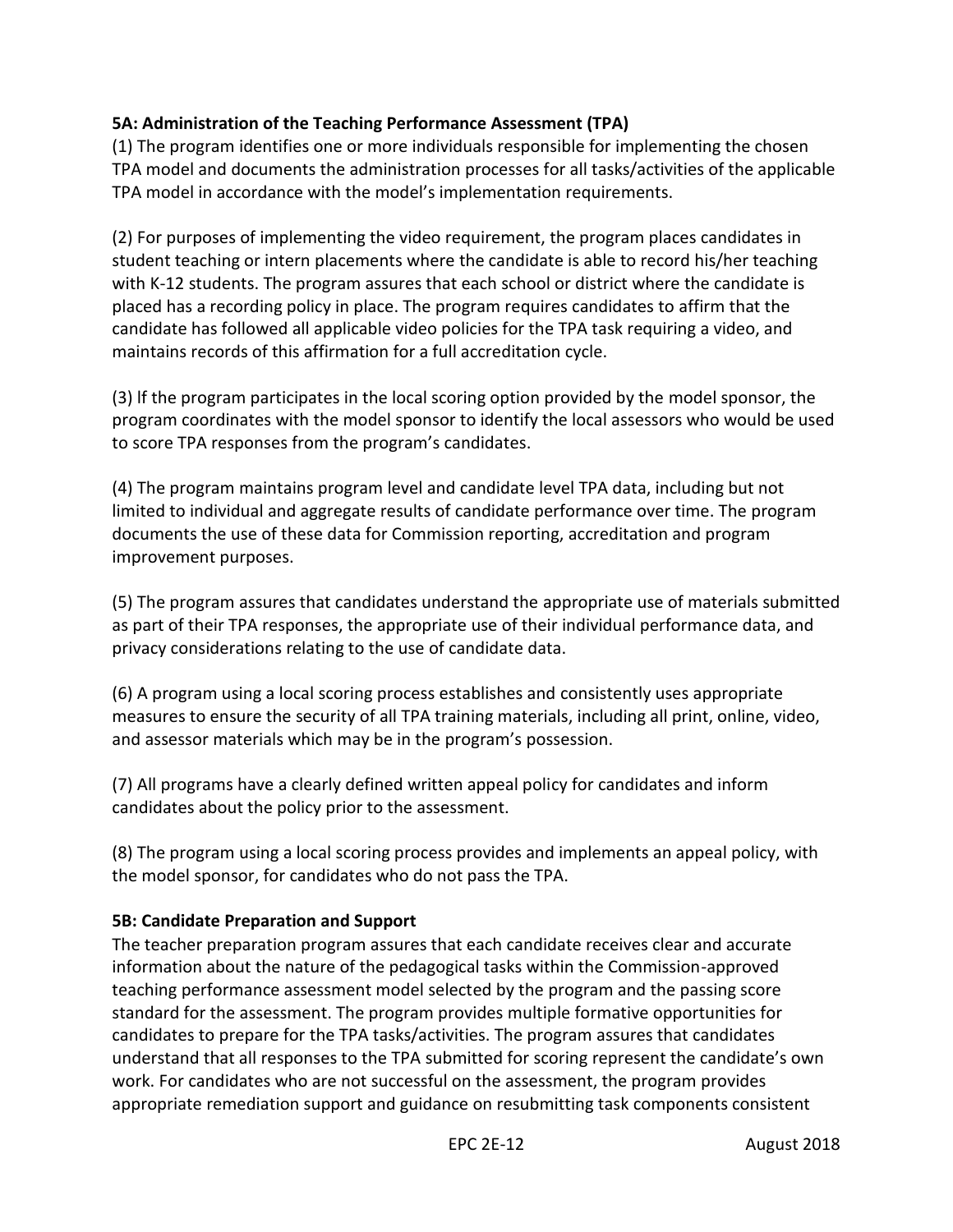with model sponsor guidelines.

(1) The program implements as indicated below the following support activities for candidates. These activities constitute **required** forms of support for candidates within the TPA process:

- Providing candidates with access to handbooks and other explanatory materials about the TPA and expectations for candidate performance on the assessment.
- Explaining TPA tasks and scoring rubrics.
- Engaging candidates in formative experiences aligned with a TPA (e.g., assignments analyzing their instruction, developing curriculum units, or assessing student work).
- Providing candidates who are not successful on the assessment with additional support focusing on understanding the task(s) and rubric(s) on which the candidate was not successful as well as on understanding what needs to be resubmitted for scoring and the process for resubmitting responses for scoring.

These activities constitute **acceptable, but not required** forms of support for candidates within the TPA process:

- Guiding discussions about the TPA tasks and scoring rubrics.
- Providing support documents such as advice on making good choices about what to use within the assessment responses.
- Using TPA scoring rubrics on assignments other than the candidate responses submitted for scoring.
- Asking probing questions about candidate draft TPA responses, without providing direct edits or specific suggestions about the candidate's work.
- Assisting candidates in understanding how to use the electronic platforms for models/programs using electronic uploading of candidate responses.
- Arranging technical assistance for the video portion of the assessment.

These activities constitute **unacceptable** forms of support for candidates within the TPA process:

- Editing a candidate's official materials prior to submission and/ or prior to resubmission (for candidates who are unsuccessful on the assessment).
- Providing specific critique of candidate responses that indicates alternative responses, prior to submission for official scoring and/or prior to resubmission (for candidates who are unsuccessful on the assessment).
- Telling candidates which video clips to select for submission.
- Uploading candidate TPA responses (written responses or video entries) on public access websites, including social media.

(2) The program provides candidates with timely feedback on formative assessments and experiences preparatory to the TPA. The feedback includes information relative to candidate demonstration of competency on the domains of the Teaching Performance Expectations (TPEs).

(3) The program provides opportunities for candidates who are not successful on the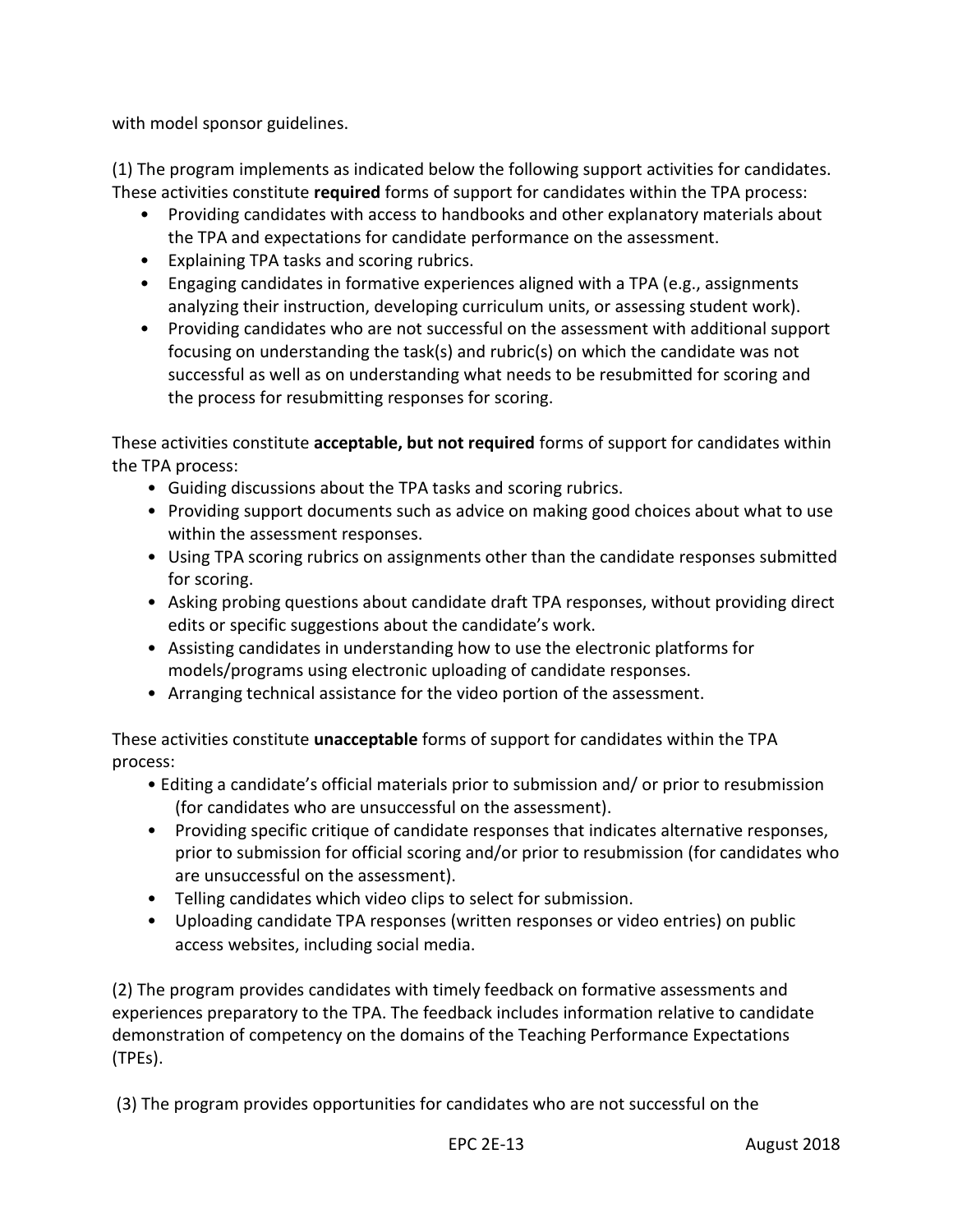assessment to receive remedial assistance, and to retake the assessment. The program only recommends candidates who have met the passing score on the TPA for a preliminary teaching credential and have met all credential requirements.

#### **5C: Assessor Qualifications, Training, and Scoring Reliability**

The model sponsor selects potential assessors for the centralized scoring option. The program selects potential assessors for the local scoring option, and must follow selection criteria established by the model sponsor. The selection criteria for all assessors include but are not limited to pedagogical expertise in the content areas assessed within the TPA. The model sponsor is responsible for training, calibration and scoring reliability for all assessors in both local and centralized scoring options. All potential assessors must pass initial training and calibration prior to scoring and must remain calibrated throughout the scoring process.

#### **Standard 6: Induction Individual Development Plan**

Before exiting the preliminary program, candidates, district-employed supervisors, and program supervisors collaborate on an individual development plan (IDP) consisting of recommendations for professional development and growth in the candidate's clear credential program. The plan is a portable document archived by the preliminary program and provided to the candidate for voluntary transmission to the clear/induction program.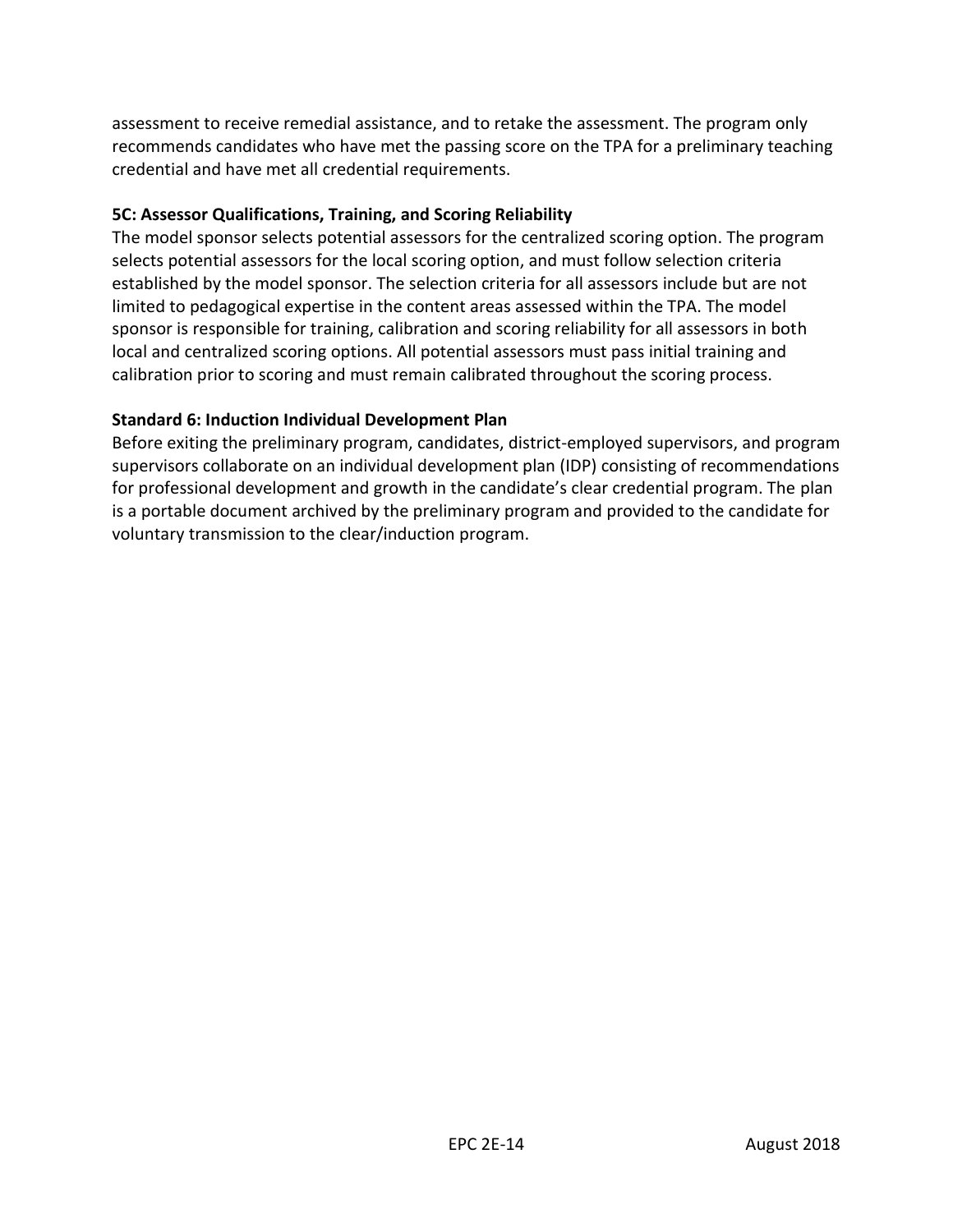# **Appendix B**

# **Draft Education Specialist: Moderate Support Needs**  *Teaching Performance Expectations*

- <span id="page-15-0"></span> Competencies for Orthopedic Impairments and Physical and Health Impairments are included in both the Moderate and the Extensive Support Needs TPEs and are shown in **purple** font.
- Competencies for Traumatic Brain Injury are included in both the Moderate and the Extensive Support Needs TPEs and are shown in **green** font.
- Competencies for language development are included in both the Moderate and the Extensive Support Needs TPEs and are shown in **blue** font.

#### **TPE 1: Engaging and Supporting All Students in Learning Elements**

Education Specialist (ES): Moderate Support Needs Candidates will:

- 1. Demonstrate the ability to collaboratively develop and implement Individualized Education Programs (IEP), including instructional goals that ensure access to the Common Core State Standards and California Preschool Learning Foundations, as appropriate, that lead to effective inclusion of students with disabilities in the general education core curriculum.
- 2. Demonstrate understanding of students with complex communication needs (e.g., students with limited verbal ability,) in order to foster access and build comprehension, and develop appropriate language development goals within the IEPs for those students.
- 3. Demonstrate knowledge of students' language development across disabilities and the life span, including typical and atypical language development, communication skills, social pragmatics, the hierarchy of brain based learning skills (e.g. executive functioning) and vocabulary/semantic development as they relate to the acquisition of academic knowledge and skills.
- 4. Monitor student progress toward learning goals as identified in the academic content standards and the IEP/Individual Transition plan (ITP).
- 5. Demonstrate the ability to develop IEPs/ITPs with students and their families, including goals for independent living, post-secondary education, and careers, with appropriate connections between the school curriculum and life beyond high school.
- 6. Facilitate and support students in assuming increasing responsibility for learning and self-advocacy based on individual needs, with appropriate transitions between academic levels in programs and developing skills related to career, college, independent living and community participation.
- 7. Use strategies to support positive psychosocial development and self-determined behavior of students with disabilities.

# **TPE2: Creating and Maintaining Effective Environments for Student Learning Elements**

ES: Moderate Support Needs Candidates will: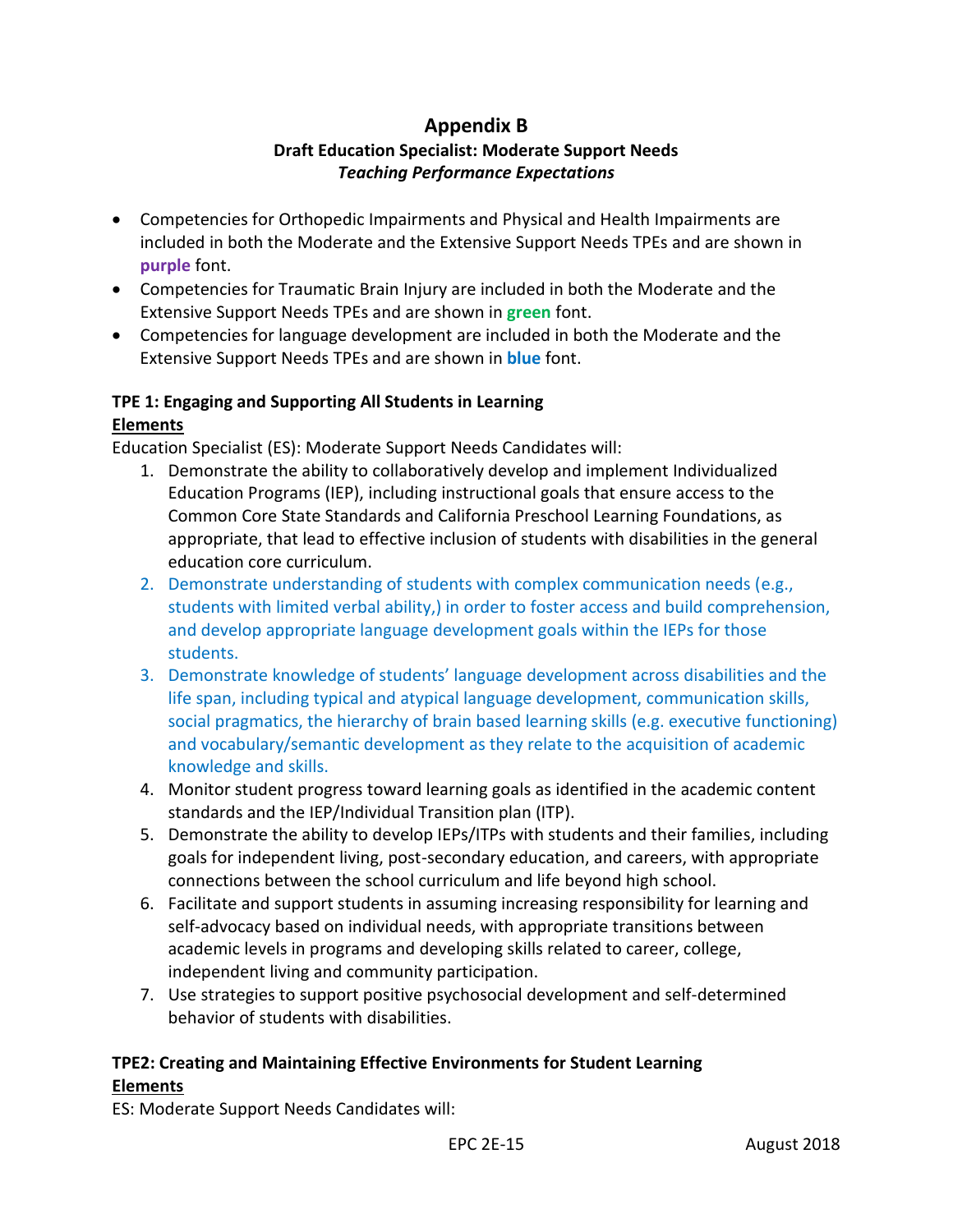- 1. Develop accommodations and modifications specific to students with disabilities to allow access to learning environments, including incorporating instructional and assistive technology, and alternative and augmentative procedures to optimize the learning opportunities and outcomes for all students, and to move them toward effective inclusion in general education settings.
- 2. Demonstrate the ability to support the movement, mobility, sensory and specialized health care needs required for students to participate fully in classrooms, schools and the community. Organize a safe environment for all students that include barrier free space for independent mobility, adequate storage and operation of medical equipment (as appropriate) and other mobility and sensory accommodations.
- 3. Demonstrate the ability to address functional limitations of movement and/or sensation for students with orthopedic impairments who may have a co-existing health impairment and/or intellectual disability but have difficulty accessing their education due to physical limitations.
- 4. Collaborate with families and appropriate related services personnel to support access to, and optimal learning experiences for, students with exceptional support needs in a wide variety of general education and specialized academic instructional settings, included but not limited to the home, natural environments, educational settings in hospitals and treatment centers, and classroom or itinerant instructional delivery and/or consultation in public/nonpublic school programs.
- 5. Demonstrate knowledge of the communicative intent of students' behavior as well as the ability to help students develop positive communication skills and systems to replace negative behavior.
- 6. Demonstrate the ability to identify if a student's behavior is a manifestation of his or her disability and to develop positive behavior intervention plans inclusive of the types of interventions and multi-tiered systems of supports that may be needed to address these behavior issues.
- 7. Understand and access in a collaborative manner with other agency professionals the variety of interventions, related services and additional supports, including site-based and community resources and agencies, to provide integrated support for students with behavior, social, emotional, trauma, and/or mental health needs.
- 8. Apply and collaboratively implement supports needed to establish and maintain student success in the least restrictive environment, according to students' unique needs.
- 9. Demonstrate the skills required to ensure that interventions and/or instructional environments are appropriate to the student's chronological age, developmental levels, and disability-specific needs, including community-based instructional environments.
- 10. Implement systems to assess, plan, and provide academic and social skills instruction to support positive behavior in all students, including students who present complex social communication, behavioral and emotional needs.
- 11. Demonstrate the knowledge, skills and abilities to understand and address the needs of the peers and family members of students who have sustained a traumatic brain injury as they transition to school and present with a change in function.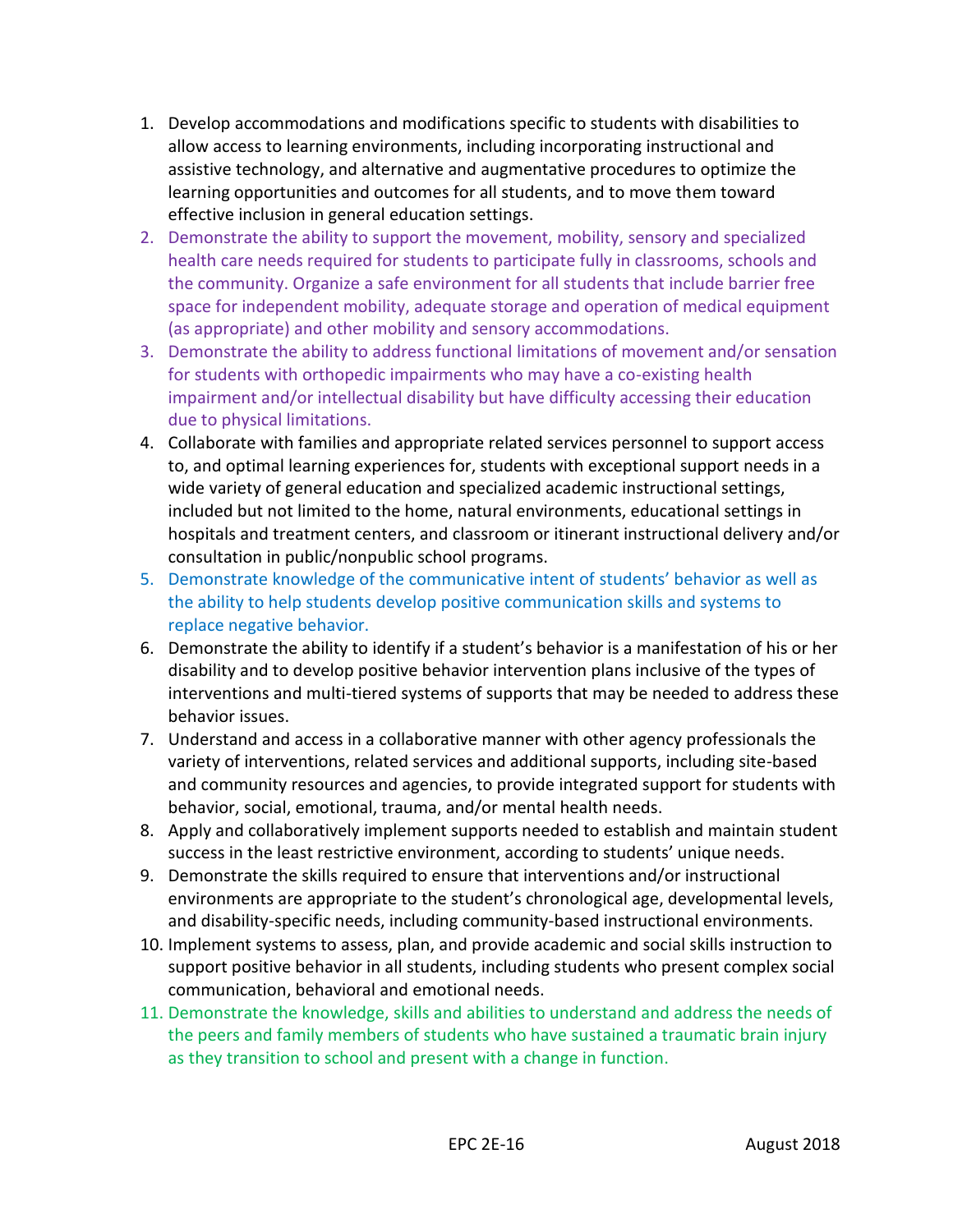# **TPE3: Understanding and Organizing Subject Matter for Student Learning Elements**

ES: Moderate Support Candidates will:

- 1. Adapt, modify, accommodate and differentiate the instruction of students with identified disabilities in order to develop appropriate goals and accommodations and facilitate access to the Least Restrictive Environment (LRE).
- 2. Demonstrate knowledge of disabilities and their effects on learning, skills development, social-emotional development, mental health, and behavior, and of how to access and use related services and additional supports to organize and support effective instruction.
- 3. Demonstrate comprehensive knowledge of atypical development associated with various disabilities and risk conditions (e.g. orthopedic impairment, autism spectrum disorders, cerebral palsy), as well as resilience and protective factors (e.g. attachment, temperament), and their implications for learning.

# **TPE4: Planning Instruction and Designing Learning Experiences for All Students Elements**

ES: Moderate Support Needs Candidates will:

- 1. Demonstrate the ability to use assistive technology, augmentative and alternative communication (AAC) including low- and high-tech equipment and materials to facilitate communication, curriculum access, and skills development of students with disabilities.
- 2. Demonstrate the ability to use evidenced-based high leverage practices with a range of student needs, and evaluate a variety of pedagogical approaches to instruction, including instructional sequences, unit and lesson plans, in order to provide students with disabilities equitable access to the content and experiences aligned with the stateadopted core curriculum.
- 3. Demonstrate the ability to identify and use behaviorally based teaching strategies with the understanding that behaviors are communicative and serve a function.
- 4. Demonstrate the ability to create short and long-term goals that are responsive to the unique needs of the student and meet the grade level requirements of the core curriculum, and which are systematically adjusted as needed to promote maximum learning and academic achievement within inclusive environments.
- 5. Demonstrate knowledge of core challenges associated with the neurology of open or closed head injuries resulting in impairments and adjust teaching strategies based upon the unique profile of students who present with physical/medical access issues or who retain a general fund of knowledge, but demonstrate difficulty acquiring and retaining new information due to poor memory processing, as well as neuro behavioral issues.
- 6. Coordinate, collaborate, co-teach and communicate effectively with other service providers, including paraprofessionals, general education teachers, parents, students, and community agencies for instructional planning and planning for successful student transitions.
- 7. Use person-centered/family centered planning processes, and strengths-based, functional/ecological assessments across classroom and non-classroom contexts that lead to students' meaningful participation in core, standards-based curriculum, life skills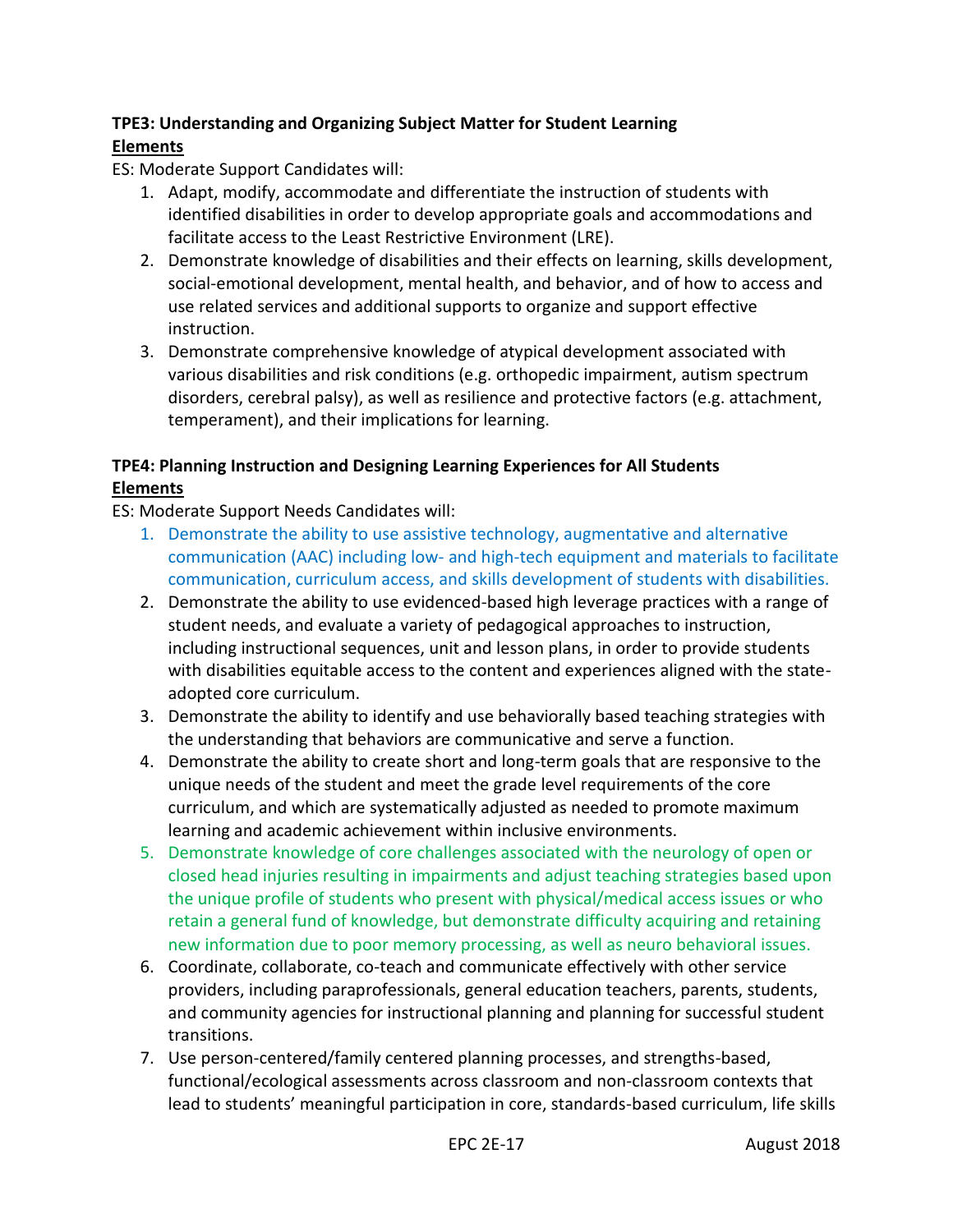curriculum, and/or wellness curriculum, and that support progress toward IEP goals and objectives.

#### **TPE 5: Assessing Student Learning Elements**

ES: Moderate Support Needs Candidates will:

- 1. Apply knowledge of the purposes, characteristics, and appropriate uses of different types of assessments used to determine special education eligibility, progress monitoring, and decision making regarding eligibility, placement in LRE, and services. Candidates also apply knowledge of when and how to use assessment sources that integrate alternative statewide assessments, formative assessments, and formal/informal assessment results as appropriate, based on students' needs.
- 2. Each candidate utilizes assessment data to: 1) identify effective intervention and support techniques, 2) develop needed augmentative and alternative systems, 3) implement instruction of communication and social skills, 4) create and facilitate opportunities for interaction; 5) develop communication methods to demonstrate student academic knowledge; and 6) address the unique learning, sensory and access needs of students with physical/orthopedic disabilities, other health impairments, and multiple disabilities.
- 3. Demonstrate knowledge of special education law, including the administration and documentation of assessments and how to hold IEP meetings according to the guidelines established by law.
- 4. Demonstrate knowledge of requirements for appropriate assessment and identification of students whose cultural, ethnic, gender, or linguistic differences may be misunderstood or misidentified as manifestations of a disability.
- 5. Demonstrate knowledge of second language development and the distinction between language disorders, disabilities, and language differences.
- 6. Know how to appropriately administer assessments according to the established protocols for each assessment. Candidates also understand how to implement appropriate accommodations on assessments for students with disabilities that do not fundamentally alter the nature and/or content of what is being tested, and how to use AAC appropriately for facilitating the participation in the assessment of students with complex communications needs.

# **TPE 6: Developing as a Professional Educator**

### **Elements**

- ES: Moderate Support Needs Candidates will:
	- 1. Demonstrate the ability to coordinate and collaborate effectively with paraprofessionals and other adults in the classroom.
	- 2. Identify and understand conflict resolution techniques that use communication, collaboration, and mediation approaches to address conflicts and disagreements that may arise during the facilitation of an IEP meeting or collaboration with other professionals.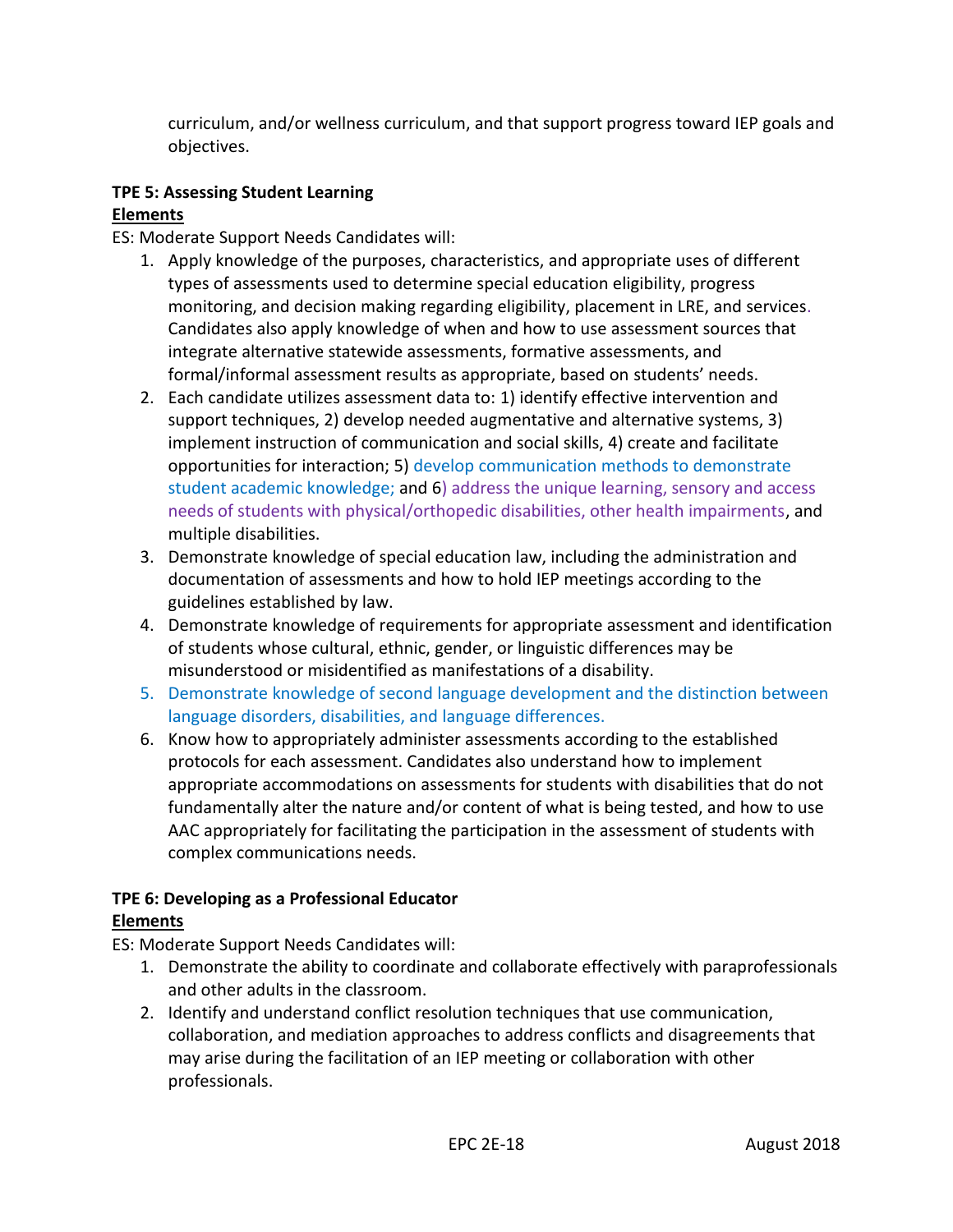- 3. Demonstrate knowledge of historical interactions and contemporary legal, medical, pedagogical, and philosophical models of social responsibility, treatment and education in the lives of individuals with disabilities.
- 4. Demonstrate knowledge of federal, state, and local policies related to specialized health care in educational settings.
- 5. Demonstrate knowledge of the unique experiences of families of students who are chronically ill, are hospitalized and/or in transition from hospitalization, and/or who have degenerative conditions.
- 6. Possess the knowledge that the diminishment or loss of previous abilities (learning, social, physical) may have significant, long-term effects on the self-concept and emotional well-being of the student who acquires a traumatic brain injury as well as on their family members, requiring the provision of appropriate supports and services to address these issues.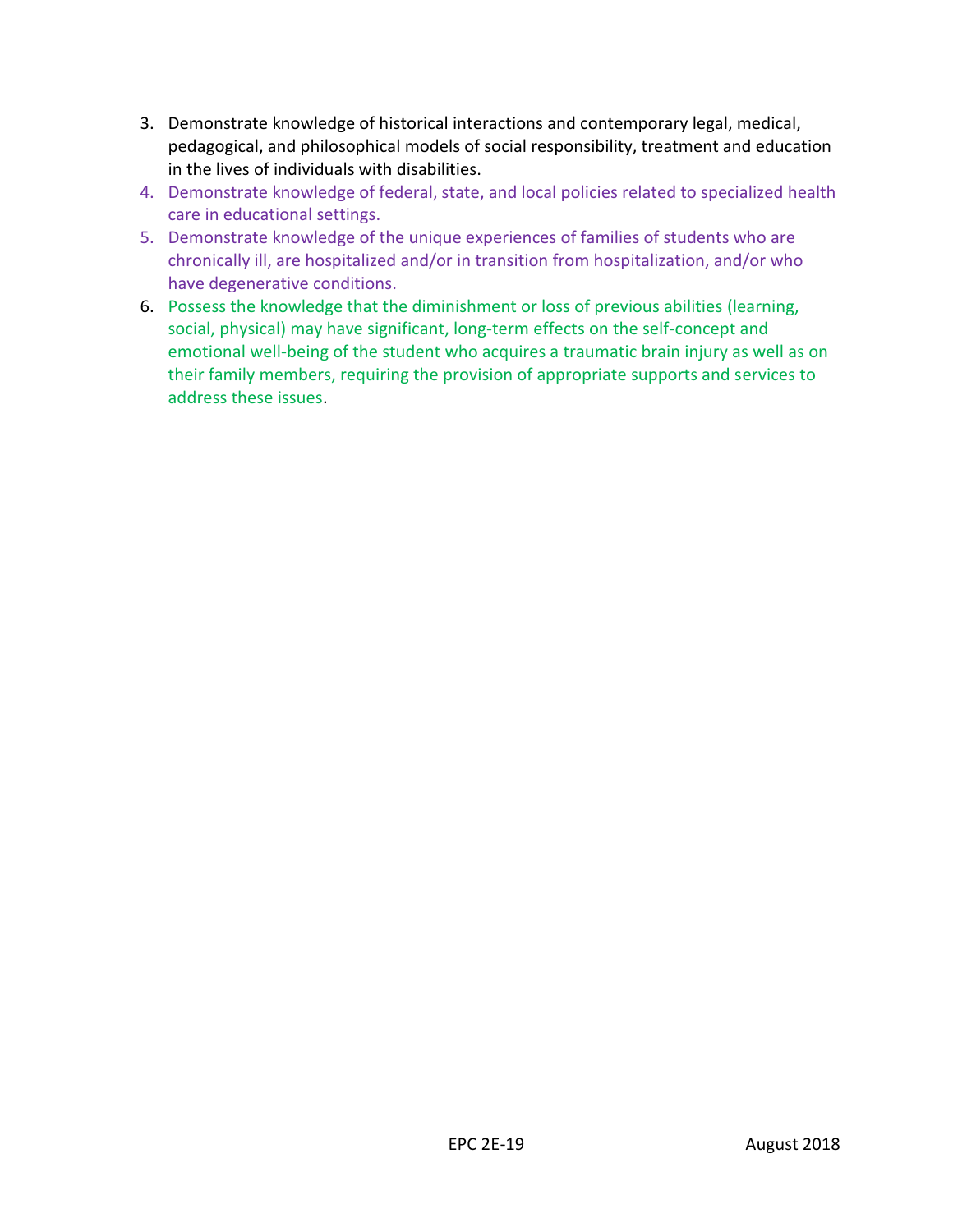# **Appendix C**

# **Draft Education Specialist: Extensive Support Needs**  *Teaching Performance Expectations*

- <span id="page-20-0"></span> Competencies for Orthopedic Impairments and Physical and Health Impairments are included in both the Moderate and the Extensive Support Needs TPEs and are shown in **purple** font.
- Competencies for Traumatic Brain Injury are included in both the Moderate and the Extensive Support Needs TPEs and are shown in **green** font.
- Competencies for language development are included in both the Moderate and the Extensive Support Needs TPEs and are shown in **blue** font.

#### **TPE 1: Engaging and Supporting All Students in Learning Elements**

Education Specialist (ES): Extensive Support Needs Candidates will:

- 1. Identify factors associated with successful planning and implementation of appropriate transition options, programs, and life experiences, and demonstrate advocacy skills related to the various transitions experienced by students with extensive support needs, as they move from kindergarten to post-secondary.
- 2. Demonstrate understanding of mandated considerations for augmentative and alternative communication technology for students with extensive support needs.
- 3. Identify the unique features of deafblindness and the impact of combined hearing and vision impairments on communications, learning, and accessing environments. This includes the unique learning profiles and individualized instruction appropriate for student who are deafblind.
- 4. Collaborate with families and appropriate related services personnel to support access to, and optimal learning experiences for, students with extensive support needs in a wide variety of general education and specialized instructional settings, included but not limited to the home, natural environments, educational settings in hospitals and treatment centers, and classroom or itinerant instructional delivery and/or consultation in public/nonpublic school programs.
- 5. Use strategies to support positive psychosocial development and self-determined behavior of students with extensive support needs.
- 6. In collaboration with families and appropriate related services personnel, use students' present levels of academic achievement and functional performance from a variety of sources to plan, develop, and adapt/adjust IEPs and ITPs that address the unique learning, sensory and access needs of students with extensive support needs.
- 7. Demonstrate the ability to collaboratively develop and implement Individualized Education Programs (IEP), including instructional goals that ensure access to the Common Core State Standards and California Preschool Learning Foundations, as appropriate, that lead to effective inclusion of students with disabilities in the general education core curriculum.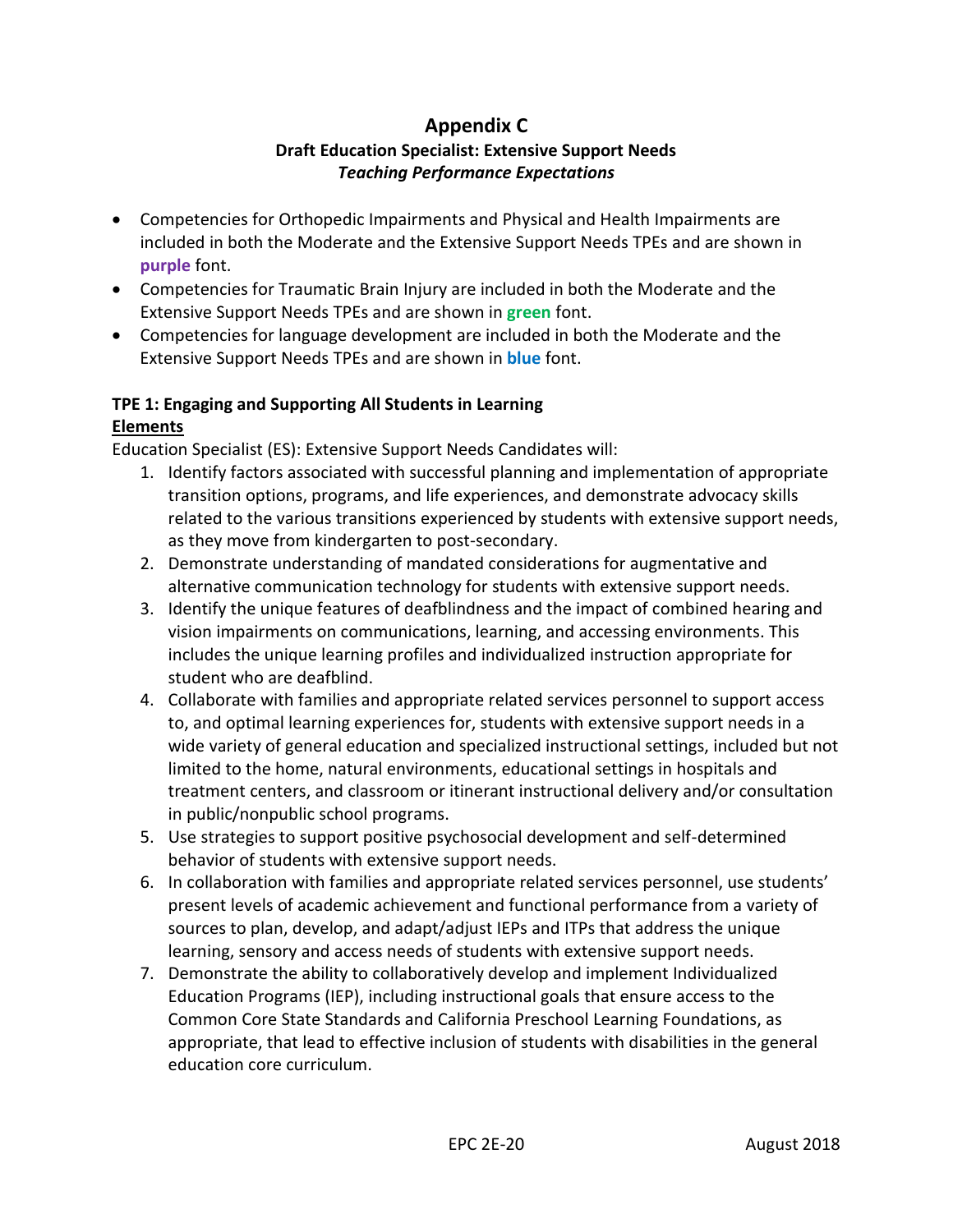- 8. Demonstrate understanding of students with complex communication needs (e.g., students with limited verbal ability,) in order to foster access and build comprehension, and develop appropriate language development goals within the IEPs for those students.
- 9. Monitor student progress toward learning goals as identified in the academic content standards and the IEP/Individual Transition plan (ITP).
- 10. Demonstrate the ability to develop IEPs/ITPs with students and their families, including goals for independent living, post-secondary education, and careers, with appropriate connections between the school curriculum and life beyond high school.
- 11. Facilitate and support students in assuming increasing responsibility for learning and self-advocacy based on individual needs, with appropriate transitions between academic levels in programs and developing skills related to career, college, independent living and community participation.
- 12. Use strategies to support positive psychosocial development and self-determined behavior of students with disabilities.

### **TPE2: Creating and Maintaining Effective Environments for Student Learning Elements**

- 1. Use appropriate and safe techniques, procedures, materials, educational technology, assistive technology, and other adaptive equipment for students with extensive support needs. Facilitate student health and mobility by practicing appropriate and safe techniques for lifting and positioning and instruct/supervise other personnel in such procedures.
- 2. Utilize information from collaboratively developed individualized health care plans to support a safe environment and implement specialized health care regulations and technological procedures required by students with extensive support needs who require medical services not requiring a physician.
- 3. Demonstrate the skills necessary to develop communication-rich environments that support communication and social engagement within the context of age-appropriate, functional and meaningful activities as related to students with extensive support needs including those who are deafblind.
- 4. Develop accommodations and modifications specific to students with disabilities to allow access to learning environments, including incorporating instructional and assistive technology, and alternative and augmentative procedures to optimize the learning opportunities and outcomes for all students, and to move them toward effective inclusion in general education settings.
- 5. Demonstrate the ability to support the movement, mobility, sensory and specialized health care needs required for students to participate fully in classrooms, schools and the community. Organize a safe environment for all students that include barrier free space for independent mobility, adequate storage and operation of medical equipment (as appropriate) and other mobility and sensory accommodations.
- 6. Demonstrate the ability to address functional limitations of movement and/or sensation for students with orthopedic impairments who may have a co-existing health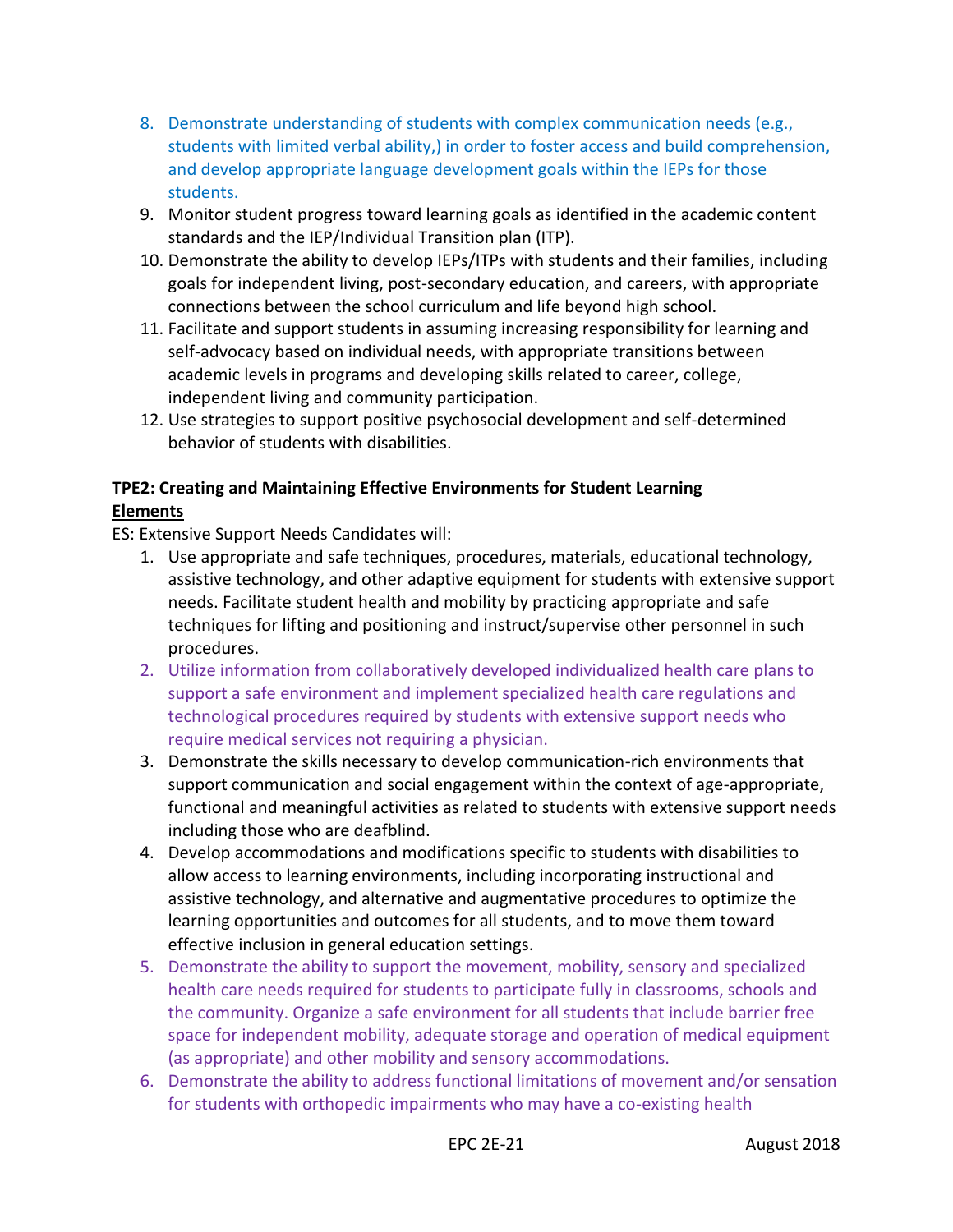impairment and/or intellectual disability but have difficulty accessing their education due to physical limitations.

- 7. Collaborate with families and appropriate related services personnel to support access to, and optimal learning experiences for, students with extensive support needs in a wide variety of general education and specialized academic instructional settings, included but not limited to the home, natural environments, educational settings in hospitals and treatment centers, and classroom or itinerant instructional delivery and/or consultation in public/nonpublic school programs.
- 8. Demonstrate knowledge of the communicative intent of students' behavior as well as the ability to help students develop positive communication skills and systems to replace negative behavior.
- 9. Demonstrate the ability to identify if a student's behavior is a manifestation of his or her disability and to develop positive behavior intervention plans inclusive of the types of interventions and multi-tiered systems of supports that may be needed to address these behavior issues.
- 10. Understand and access in a collaborative manner with other agency professionals the variety of interventions, related services and additional supports, including site-based and community resources and agencies, to provide integrated support for students with behavior, social, emotional, trauma, and/or mental health needs.
- 11. Apply and collaboratively implement supports needed to establish and maintain student success in the least restrictive environment, according to students' unique needs.
- 12. Demonstrate the skills required to ensure that interventions and/or instructional environments are appropriate to the student's chronological age, developmental levels, and disability-specific needs, including community-based instructional environments.
- 13. Implement systems to assess, plan, and provide academic and social skills instruction to support positive behavior in all students, including students who present complex social communication, behavioral and emotional needs.
- 14. Demonstrate the knowledge, skills and abilities to understand and address the needs of the peers and family members of students who have sustained a traumatic brain injury as they transition to school and present with a change in function.

### **TPE3: Understanding and Organizing Subject Matter for Student Learning Elements**

- 1. Demonstrate a depth of knowledge and skills, including the use of assistive technology, in the teaching of strategies for early literacy skills, reading, writing, math, and science, that ultimately enable students with extensive support needs to access the academic core curriculum.
- 2. Identify and utilize curricula and evidence-based instructional strategies that meet the diverse learning characteristics of students with extensive support needs across an array of environments and activities.
- 3. Adapt, modify, accommodate and differentiate the instruction of students with identified disabilities in order to develop appropriate goals and accommodations and facilitate access to the Least Restrictive Environment (LRE).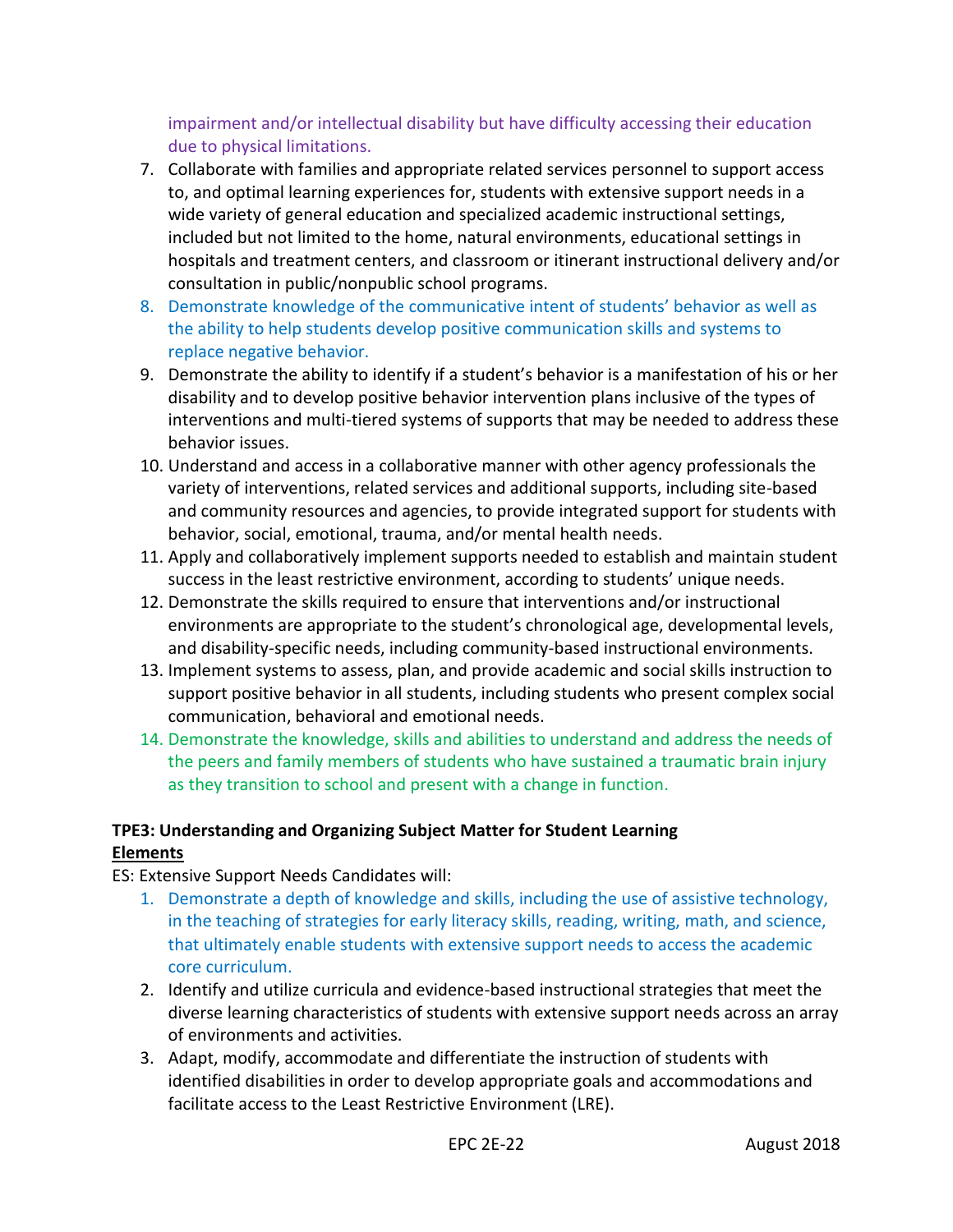- 4. Demonstrate knowledge of disabilities and their effects on learning, skills development, social-emotional development, mental health, and behavior, and of how to access and use related services and additional supports to organize and support effective instruction.
- 5. Demonstrate comprehensive knowledge of atypical development associated with various disabilities and risk conditions (e.g. orthopedic impairment, autism spectrum disorders, cerebral palsy), as well as resilience and protective factors (e.g. attachment, temperament), and their implications for learning.

# **TPE4: Planning Instruction and Designing Learning Experiences for All Students Elements**

- 1. Identify and utilize behaviorally based teaching strategies in the design and implementation of instruction to effectively serve students with extensive support needs with the understanding that behaviors are communicative and serve a function.
- 2. Demonstrate understanding of the structure and function of the auditory and visual sensory systems and skills to interpret and contribute to functional hearing and vision assessment findings to guide program development.
- 3. Demonstrate the ability to use assistive technology, augmentative and alternative communication (AAC) including low- and high-tech equipment and materials to facilitate communication, curriculum access, and skills development of students with disabilities.
- 4. Demonstrate the ability to use evidenced-based high leverage practices with a range of student needs, and evaluate a variety of pedagogical approaches to instruction, including instructional sequences, unit and lesson plans, in order to provide students with disabilities equitable access to the content and experiences aligned with the stateadopted core curriculum.
- 5. Demonstrate the ability to identify and use behaviorally based teaching strategies with the understanding that behaviors are communicative and serve a function.
- 6. Demonstrate the ability to create short and long-term goals that are responsive to the unique needs of the student and meet the grade level requirements of the core curriculum, and which are systematically adjusted as needed to promote maximum learning and academic achievement within inclusive environments.
- 7. Demonstrate knowledge of core challenges associated with the neurology of open or closed head injuries resulting in impairments and adjust teaching strategies based upon the unique profile of students who present with physical/medical access issues or who retain a general fund of knowledge, but demonstrate difficulty acquiring and retaining new information due to poor memory processing, as well as neuro behavioral issues.
- 8. Coordinate, collaborate, co-teach and communicate effectively with other service providers, including paraprofessionals, general education teachers, parents, students, and community agencies for instructional planning and planning for successful student transitions.
- 9. Use person-centered/family centered planning processes, and strengths-based, functional/ecological assessments across classroom and non-classroom contexts that lead to students' meaningful participation in core, standards-based curriculum, life skills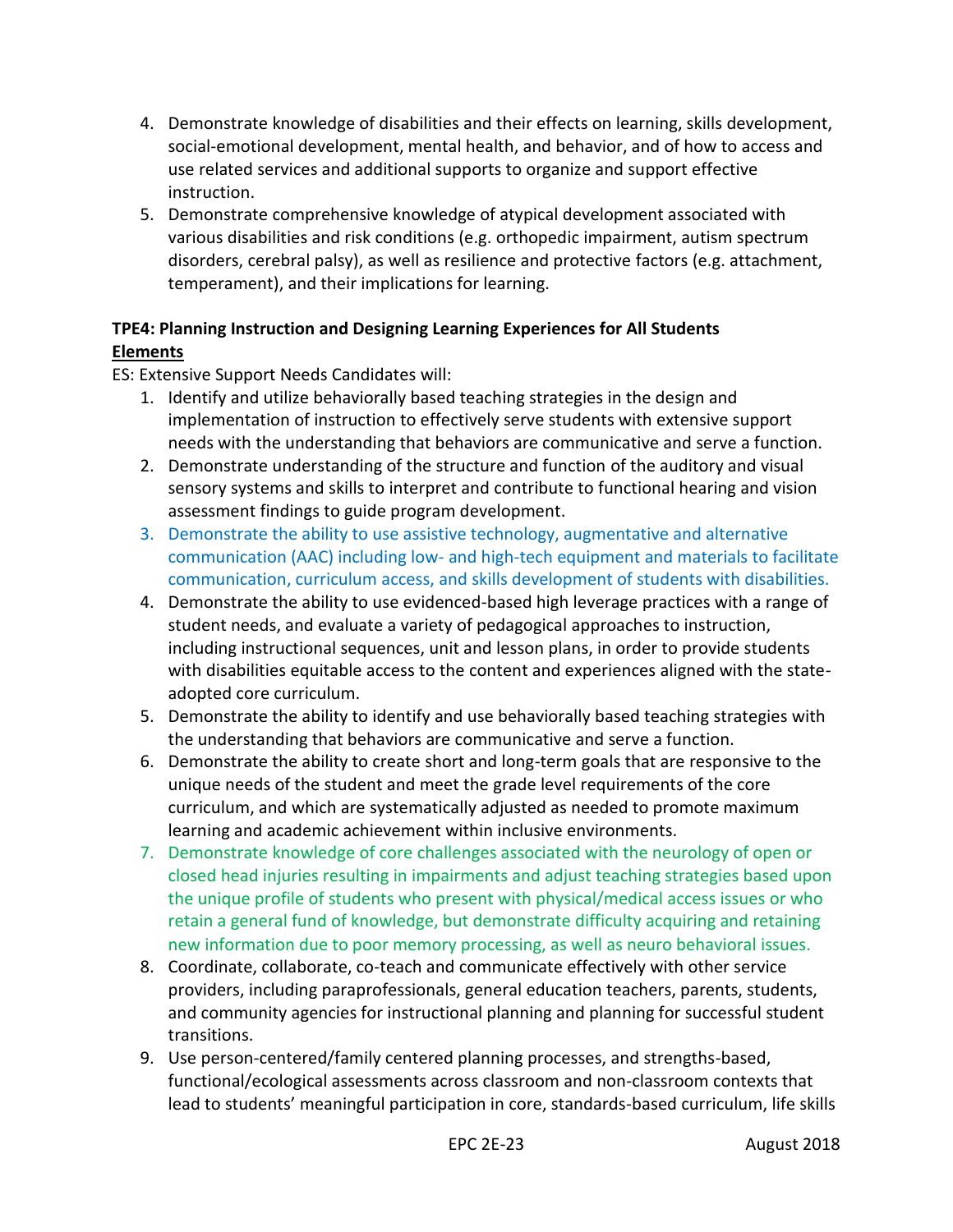curriculum, and/or wellness curriculum, and that support progress toward IEP goals and objectives.

#### **TPE 5: Assessing Student Learning Elements**

ES: Extensive Support Needs Candidates will:

- 1. Utilize person-centered/family centered planning processes, self-determination, strengths-based, functional/ecological, and observational assessment data from multiple sources to develop effective evidence-based instructional supports and strategies for students with extensive support needs.
- 2. Apply knowledge of the purposes, characteristics, and appropriate uses of different types of assessments used to determine special education eligibility, progress monitoring, and decision making regarding eligibility, placement in LRE, and services. Candidates also apply knowledge of when and how to use assessment sources that integrate alternative statewide assessments, formative assessments, and formal/informal assessment results as appropriate, based on students' needs.
- 3. Each candidate utilizes assessment data to: 1) identify effective intervention and support techniques, 2) develop needed augmentative and alternative systems, 3) implement instruction of communication and social skills, 4) create and facilitate opportunities for interaction; 5) develop communication methods to demonstrate student academic knowledge; and 6) address the unique learning, sensory and access needs of students with physical/orthopedic disabilities, other health impairments, and multiple disabilities.
- 4. Demonstrate knowledge of special education law, including the administration and documentation of assessments and how to hold IEP meetings according to the guidelines established by law.
- 5. Demonstrate knowledge of requirements for appropriate assessment and identification of students whose cultural, ethnic, gender, or linguistic differences may be misunderstood or misidentified as manifestations of a disability.
- 6. Know how to appropriately administer assessments according to the established protocols for each assessment. Candidates also understand how to implement appropriate accommodations on assessments for students with disabilities that do not fundamentally alter the nature and/or content of what is being tested, and how to use AAC appropriately for facilitating the participation in the assessment of students with complex communications needs.

### **TPE 6: Developing as a Professional Educator Elements**

- 1. Create supportive partnerships with parents, families, teachers and employers to provide instructional, behavioral, social, communication, sensory, and pragmatically appropriate supports to students with extensive support needs.
- 2. Demonstrate the ability to coordinate and collaborate effectively with paraprofessionals and other adults in the classroom.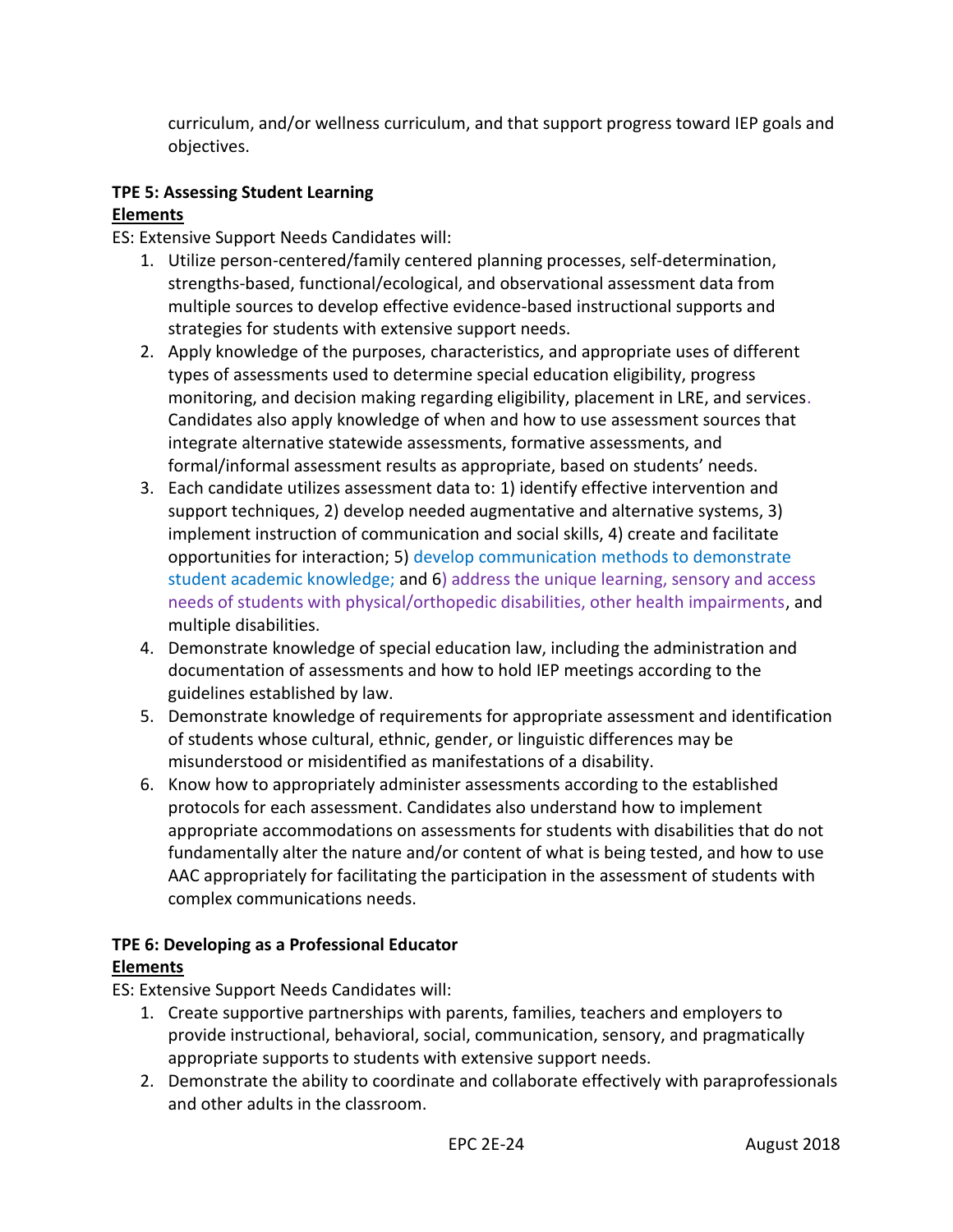- 3. Identify and understand conflict resolution techniques that use communication, collaboration, and mediation approaches to address conflicts and disagreements that may arise during the facilitation of an IEP meeting or collaboration with other professionals.
- 4. Demonstrate knowledge of historical interactions and contemporary legal, medical, pedagogical, and philosophical models of social responsibility, treatment and education in the lives of individuals with disabilities.
- 5. Demonstrate knowledge of federal, state, and local policies related to specialized health care in educational settings.
- 6. Demonstrate knowledge of the unique experiences of families of students who are chronically ill, are hospitalized and/or in transition from hospitalization, and/or who have degenerative conditions.
- 7. Possess the knowledge that the diminishment or loss of previous abilities (learning, social, physical) may have significant, long-term effects on the self-concept and emotional well-being of the student who acquires a traumatic brain injury as well as on their family members, requiring the provision of appropriate supports and services to address these issues.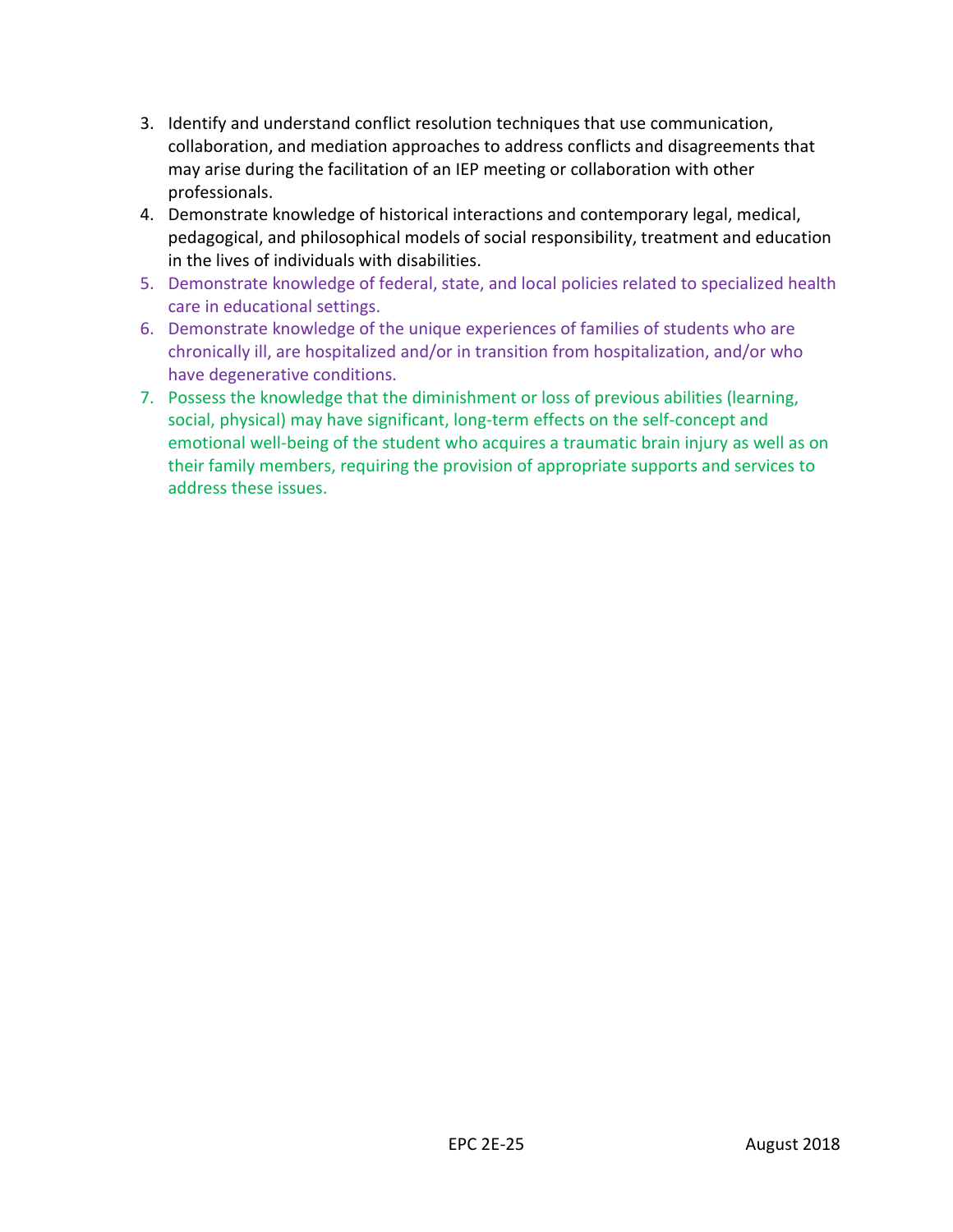# **Appendix D Teaching Performance Expectations Comparison Chart**

<span id="page-26-0"></span>This table below shows the General Education TPEs next to the Education Specialist: Moderate Support Needs TPEs. Highlighted text is for TPEs that are unique for a Special Education teacher, outside of the common trunk of preparation. After each of the other Education Specialist TPEs in *italics* is the corresponding General Education TPE associated with the additional knowledge, skills, and abilities required for a Special Education teacher.

Underlined text shows where reference is made to MTSS (Multi-Tiered System of Support) and Least Restrictive Environment (LRE). Additionally, when reference is made to "all students", this would include students being supported in the MTSS framework as well as students with disabilities, in accordance with the other language in the TPE.

| <b>General Education TPEs</b>                   | <b>Moderate Support Needs TPEs</b>                |
|-------------------------------------------------|---------------------------------------------------|
| TPE 1: Engaging and Supporting and              | TPE 1: Engaging and Supporting and                |
| <b>Students in Learning</b>                     | <b>Students in Learning</b>                       |
| <b>Elements</b>                                 | <b>Elements</b>                                   |
| 1. Apply knowledge of students, including       | 1. Demonstrate the ability to collaboratively     |
| their prior experiences, interests, and social- | develop and implement Individualized              |
| emotional learning needs, as well as their      | <b>Education Programs (IEP), including</b>        |
| funds of knowledge and cultural, language,      | instructional goals that ensure access to the     |
| and socioeconomic backgrounds, to engage        | <b>Common Core State Standards and California</b> |
| them in learning.                               | <b>Preschool Learning Foundations, as</b>         |
|                                                 | appropriate, that lead to effective inclusion of  |
| 2. Maintain ongoing communication with          | students with disabilities in the general         |
| students and families, including the use of     | education core curriculum.                        |
| technology to communicate with and              |                                                   |
| support students and families, and to           | 2. Demonstrate understanding of students          |
| communicate achievement expectations and        | with complex communication needs (e.g.,           |
| student progress.                               | students with limited verbal ability,) in order   |
|                                                 | to foster access and build comprehension,         |
| 3. Connect subject matter to real-life          | and develop appropriate language                  |
| contexts and provide active learning            | development goals within the IEPs for those       |
| experiences to engage student interest,         | students. [1.6]                                   |
| support student motivation, and allow           |                                                   |
| students to extend their learning.              | 3. Monitor student progress toward learning       |
|                                                 | goals as identified in the academic content       |
| 4. Use a variety of developmentally and         | standards and the IEP/Individual Transition       |
| ability-appropriate instructional strategies,   | plan (ITP). [1.4]                                 |
| resources, and assistive technology,            |                                                   |
| including principles of Universal Design of     | 4. Demonstrate the ability to develop             |
| Learning (UDL) and                              | IEPs/ITPs with students and their families,       |
|                                                 | including goals for independent living, post-     |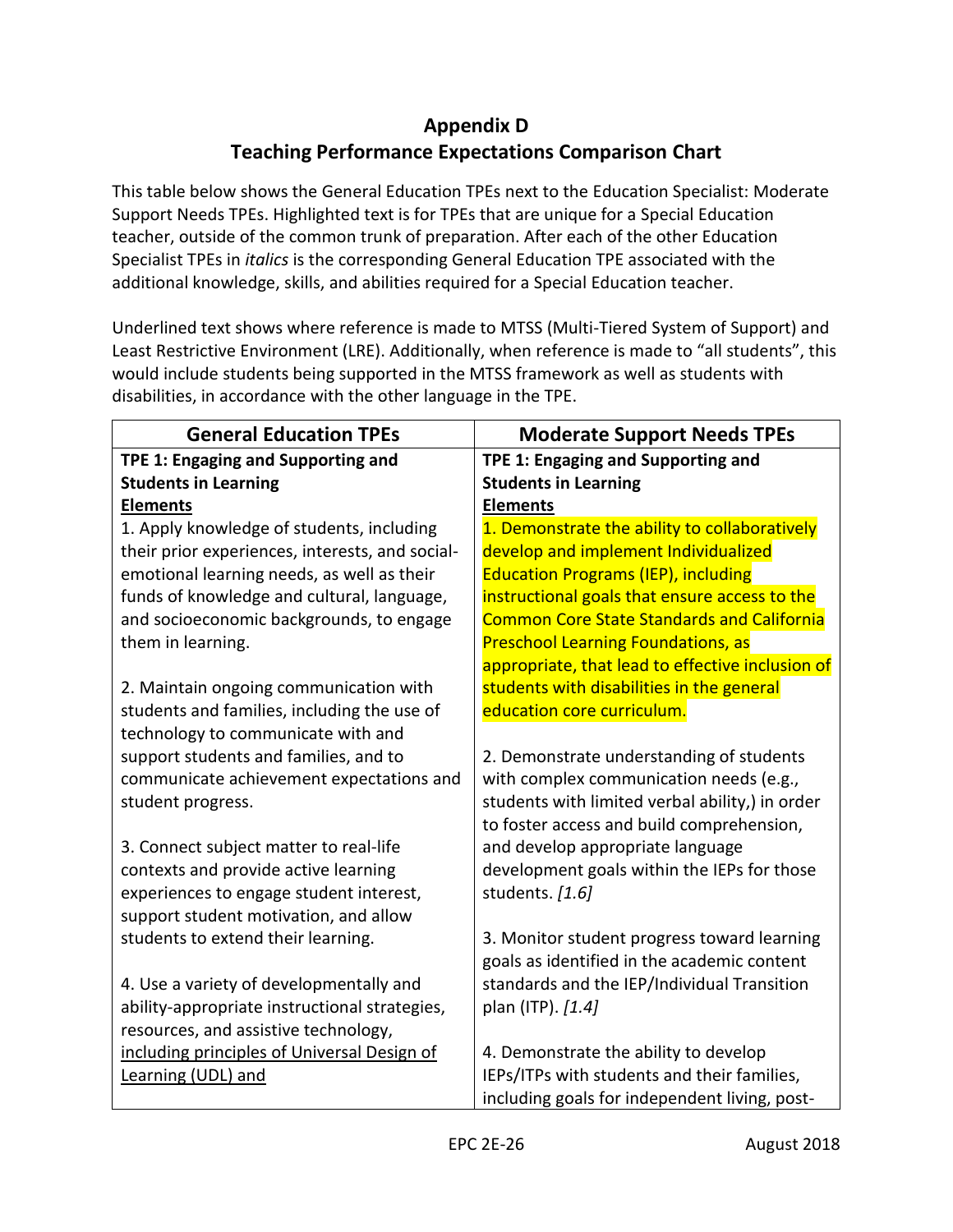| <b>General Education TPEs</b>                    | <b>Moderate Support Needs TPEs</b>               |
|--------------------------------------------------|--------------------------------------------------|
| Multi-Tiered System of Supports (MTSS) to        | secondary education, and careers, with           |
| support access to the curriculum for a wide      | appropriate connections between the school       |
| range of learners within the general             | curriculum and life beyond high school. [1.3]    |
| education classroom and environment.             |                                                  |
|                                                  | 5. Facilitate and support students in assuming   |
| 5. Promote students' critical and creative       | increasing responsibility for learning and self- |
| thinking and analysis through activities that    | advocacy based on individual needs, with         |
| provide opportunities for inquiry, problem       | appropriate transitions between academic         |
| solving, responding to and framing               | levels in programs and developing skills         |
| meaningful questions, and reflection.            | related to career, independent living and        |
|                                                  | community participation. [1.3]                   |
| 6. Provide a supportive learning environment     |                                                  |
| for students' first and/or second language       | 6. Use strategies to support positive            |
| acquisition by using research-based              | psychosocial development and self-               |
| instructional approaches, including focused      | determined behavior of students with             |
| English Language Development, Specially          | disabilities. [1.1]                              |
| Designed Academic Instruction in English         |                                                  |
| (SDAIE), scaffolding across content areas,       |                                                  |
| and structured English immersion, and            |                                                  |
| demonstrate an understanding of the              |                                                  |
| difference among students whose only             |                                                  |
| instructional need is to acquire Standard        |                                                  |
| English proficiency, students who may have       |                                                  |
| an identified disability affecting their ability |                                                  |
| to acquire Standard English proficiency, and     |                                                  |
| students who may have both a need to             |                                                  |
| acquire Standard English proficiency and an      |                                                  |
| identified disability.                           |                                                  |
|                                                  |                                                  |
| 7. Provide students with opportunities to        |                                                  |
| access the curriculum by incorporating the       |                                                  |
| visual and performing arts, as appropriate to    |                                                  |
| the content and context of learning.             |                                                  |
|                                                  |                                                  |
| 8. Monitor student learning and adjust           |                                                  |
| instruction while teaching so that students      |                                                  |
| continue to be actively engaged in learning.     |                                                  |
| <b>TPE 2: Creating and Maintaining Effective</b> | <b>TPE 2: Creating and Maintaining Effective</b> |
| <b>Environments for Student Learning</b>         | <b>Environments for Student Learning</b>         |
| <b>Elements</b>                                  | <b>Elements</b>                                  |
| 1. Promote students' social-emotional            | 1. Develop accommodations and                    |
| growth, development, and individual              | modifications specific to students with          |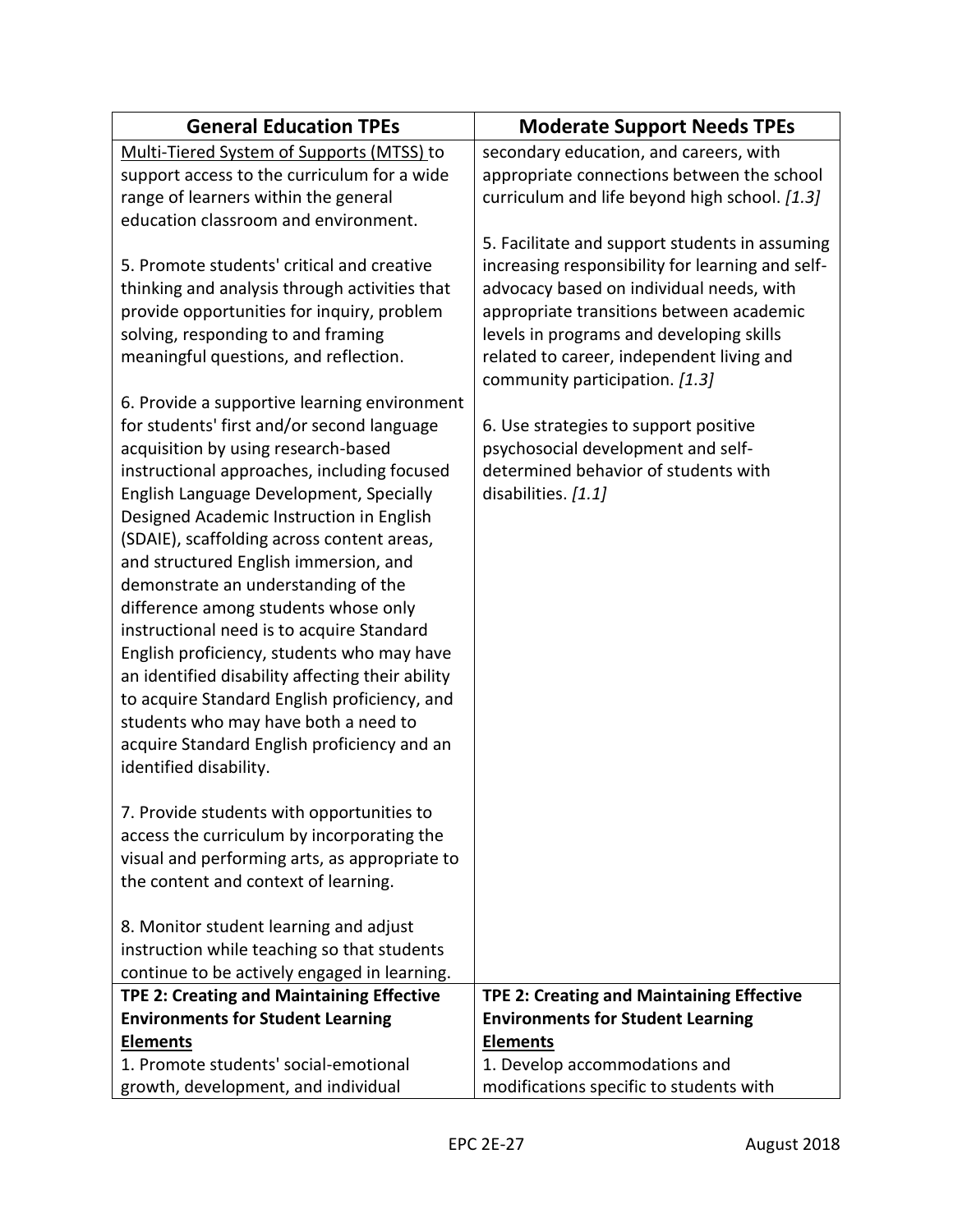| <b>General Education TPEs</b>                   | <b>Moderate Support Needs TPEs</b>               |
|-------------------------------------------------|--------------------------------------------------|
| responsibility using positive interventions     | disabilities to allow access to learning         |
| and supports, restorative justice, and conflict | environments, including incorporating            |
| resolution practices to foster a caring         | instructional and assistive technology, and      |
| community where each student is treated         | alternative and augmentative procedures to       |
| fairly and respectfully by adults and peers.    | optimize the learning opportunities and          |
|                                                 | outcomes for all students, and to move them      |
| 2. Create learning environments (i.e.,          | toward effective inclusion in general            |
| traditional, blended, and online) that          | education settings. [2.2]                        |
| promote productive student learning,            |                                                  |
| encourage positive interactions among           | 2. Demonstrate the ability to support the        |
| students, reflect diversity and multiple        | movement, mobility, sensory and specialized      |
| perspectives, and are culturally responsive.    | health care needs required for students to       |
|                                                 | participate fully in classrooms, schools and     |
| 3. Establish, maintain, and monitor inclusive   | the community. Organize a safe environment       |
| learning environments that are physically,      | for all students that include barrier free space |
| mentally, intellectually, and emotionally       | for independent mobility, adequate storage       |
| healthy and safe to enable all students to      | and operation of medical equipment (as           |
| learn, and recognize and appropriately          | appropriate) and other mobility and sensory      |
| address instances of intolerance and            | accommodations. [2.3]                            |
| harassment among students, such as              |                                                  |
| bullying, racism, and sexism.                   | 3. Demonstrate the ability to address            |
|                                                 | functional limitations of movement and/or        |
| 4. Know how to access resources to support      | sensation for students with orthopedic           |
| students, including those who have              | impairments who may have a co-existing           |
| experienced trauma, homelessness, foster        | health impairment and/or intellectual            |
| care, incarceration, and/or are medically       | disability but have difficulty accessing their   |
| fragile.                                        | education due to physical limitations.           |
| 5. Maintain high expectations for learning      | 4. Collaborate with families and appropriate     |
| with appropriate support for the full range of  | related services personnel to support access     |
| students in the classroom.                      | to, and optimal learning experiences for,        |
|                                                 | students with moderate support needs in a        |
| 6. Establish and maintain clear expectations    | wide variety of general education and            |
| for positive classroom behavior and for         | specialized academic instructional settings,     |
| student-to-student and student-to-teacher       | included but not limited to the home, natural    |
| interactions by communicating classroom         | environments, educational settings in            |
| routines, procedures, and norms to students     | hospitals and treatment centers, and             |
| and families.                                   | classroom or itinerant instructional delivery    |
|                                                 | and/or consultation in public/nonpublic          |
|                                                 | school programs.                                 |
|                                                 |                                                  |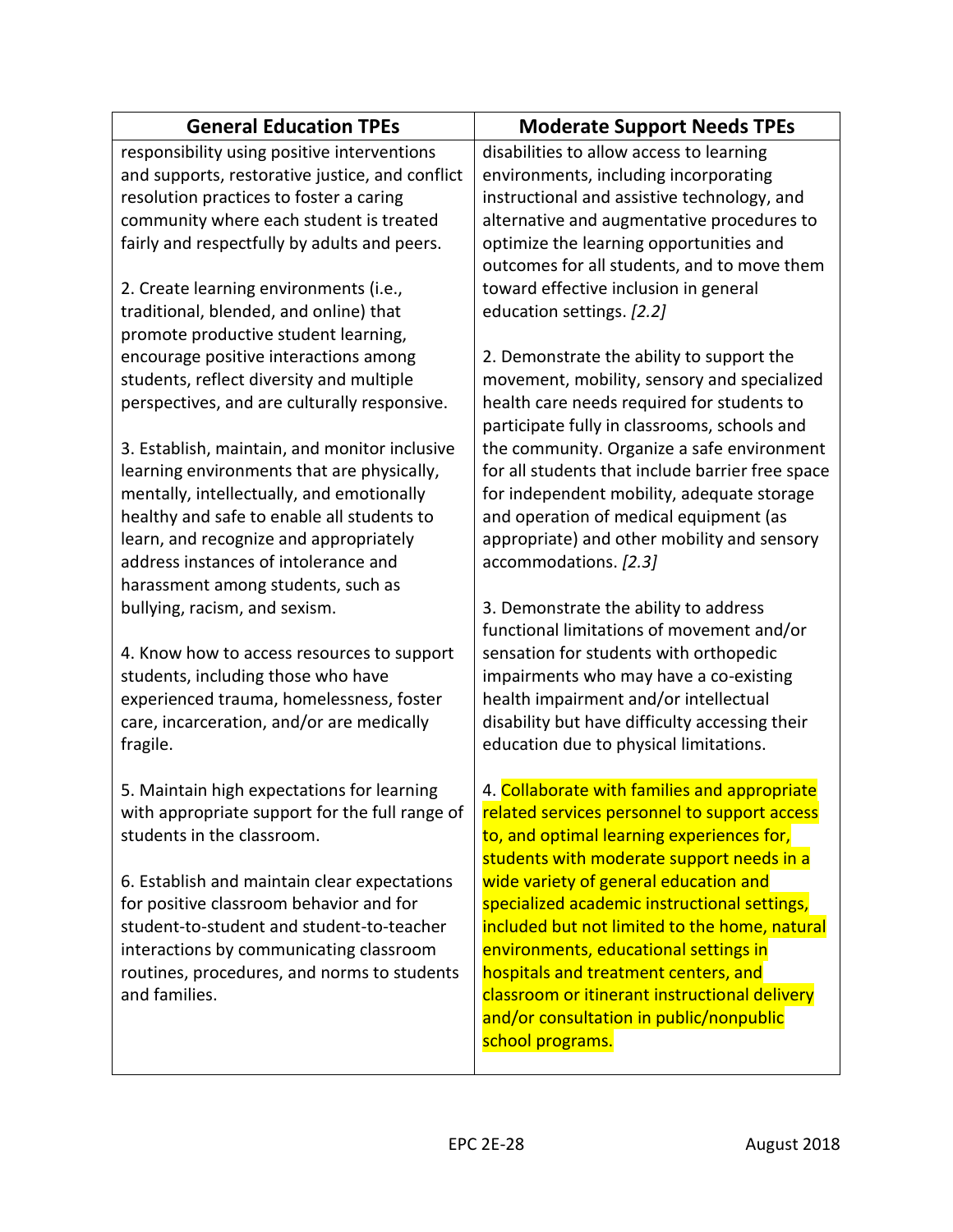| <b>General Education TPEs</b> | <b>Moderate Support Needs TPEs</b>                                                                                                                                                                                                                                                                                                                                |
|-------------------------------|-------------------------------------------------------------------------------------------------------------------------------------------------------------------------------------------------------------------------------------------------------------------------------------------------------------------------------------------------------------------|
|                               | 5. Demonstrate knowledge of the<br>communicative intent of students' behavior<br>as well as the ability to help students develop<br>positive communication skills and systems to<br>replace negative behavior. [2.1/2.6]                                                                                                                                          |
|                               | 6. Demonstrate the ability to identify if a<br>student's behavior is a manifestation of his or<br>her disability and to develop positive<br>behavior intervention plans inclusive of the<br>types of interventions and multi-tiered<br>systems of supports that may be needed to<br>address these behavior issues. [2.6]                                          |
|                               | 7. Understand and access in a collaborative<br>manner with other agency professionals the<br>variety of interventions, related services and<br>additional supports, including site-based and<br>community resources and agencies, to<br>provide integrated support for students with<br>behavior, social, emotional, trauma, and/or<br>mental health needs. [2.4] |
|                               | 8. Apply and collaboratively implement<br>supports needed to establish and maintain<br>student success in the least restrictive<br>environment, according to students' unique<br>needs.                                                                                                                                                                           |
|                               | 9. Demonstrate the skills required to ensure<br>that interventions and/or instructional<br>environments are appropriate to the<br>student's chronological age, developmental<br>levels, and disability-specific needs, including<br>community-based instructional<br>environments. [2.5]                                                                          |
|                               | 10. Implement systems to assess, plan, and<br>provide academic and social skills instruction<br>to support positive behavior in all students,<br>including students who present complex                                                                                                                                                                           |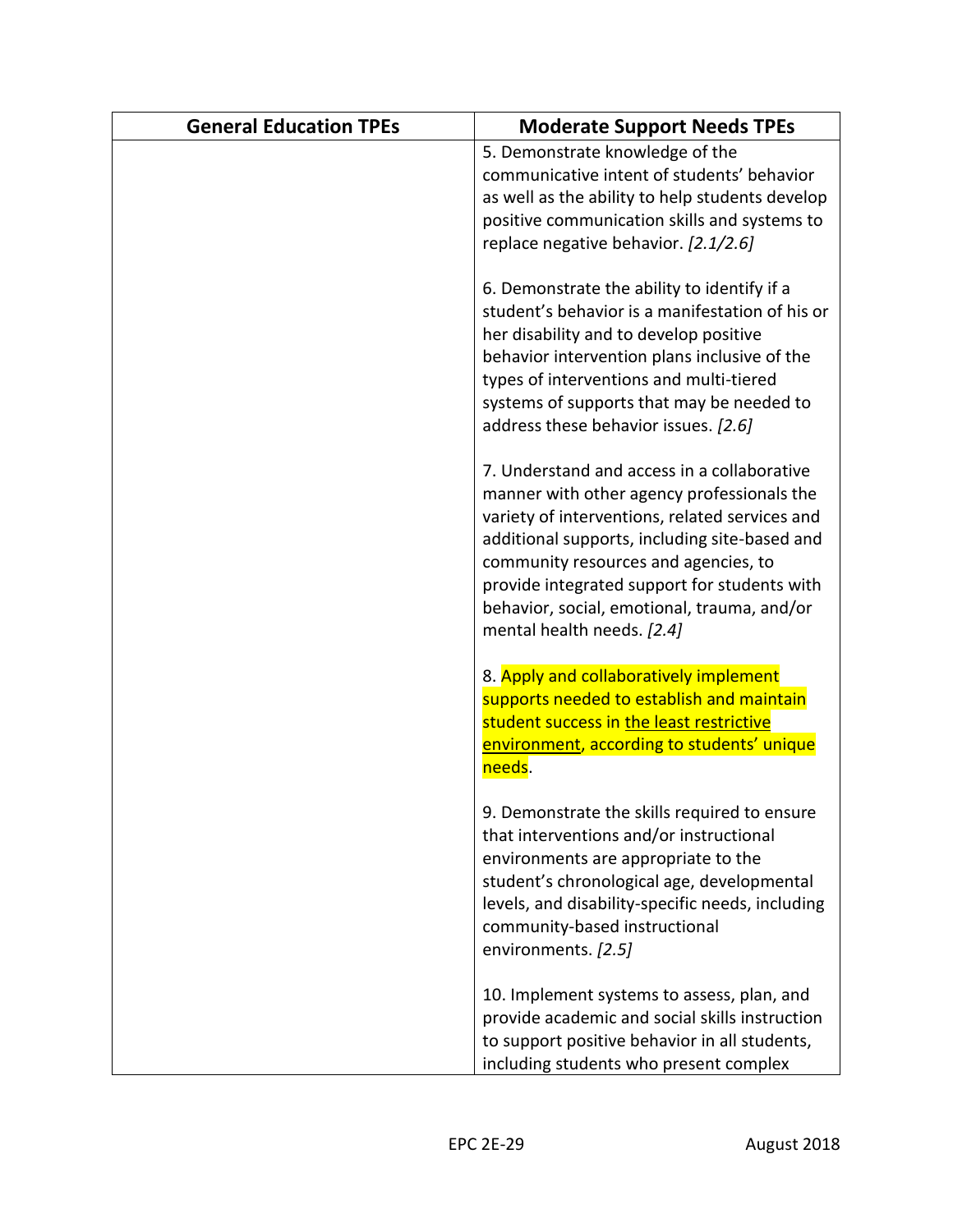| <b>General Education TPEs</b>                                                           | <b>Moderate Support Needs TPEs</b>                                                            |
|-----------------------------------------------------------------------------------------|-----------------------------------------------------------------------------------------------|
|                                                                                         | social communication, behavioral and<br>emotional needs. [2.6]                                |
|                                                                                         | 11. Demonstrate the knowledge, skills and                                                     |
|                                                                                         | abilities to understand and address the needs                                                 |
|                                                                                         | of the peers and family members of students<br>who have sustained a traumatic brain injury    |
|                                                                                         | as they transition to school and present with                                                 |
|                                                                                         | a change in function.                                                                         |
| TPE 3: Understanding and Organizing Subject                                             | TPE 3: Understanding and Organizing Subject                                                   |
| <b>Matter for Student Learning</b>                                                      | <b>Matter for Student Learning</b>                                                            |
| <b>Elements</b>                                                                         | <b>Elements</b>                                                                               |
| 1. Demonstrate knowledge of subject                                                     | 1. Adapt, modify, accommodate and                                                             |
| matter, including the adopted California                                                | differentiate the instruction of students with                                                |
| State Standards and curriculum frameworks.                                              | identified disabilities in order to develop<br>appropriate goals and accommodations and       |
| 2. Use knowledge about students and                                                     | facilitate access to the Least Restrictive                                                    |
| learning goals to organize the curriculum to                                            | Environment (LRE). [3.5]                                                                      |
| facilitate student understanding of subject                                             |                                                                                               |
| matter, and make accommodations and/or                                                  | 2. Demonstrate knowledge of disabilities and                                                  |
| modifications as needed to promote student                                              | their effects on learning, skills development,                                                |
| access to the curriculum.                                                               | social-emotional development, mental                                                          |
|                                                                                         | health, and behavior, and of how to access<br>and use related services and additional         |
| 3. Plan, design, implement, and monitor<br>instruction consistent with current subject- | supports to organize and support effective                                                    |
| specific pedagogy in the content area(s) of                                             | instruction. [3.2]                                                                            |
| instruction, and design and implement                                                   |                                                                                               |
| disciplinary and cross-disciplinary learning                                            | 3. Demonstrate comprehensive knowledge of                                                     |
| sequences, including integrating the visual                                             | atypical development associated with various                                                  |
| and performing arts as applicable to the                                                | disabilities and risk conditions (e.g.                                                        |
| discipline.                                                                             | orthopedic impairment, autism spectrum                                                        |
| 4. Individually and through consultation and                                            | disorders, cerebral palsy), as well as resilience<br>and protective factors (e.g. attachment, |
| collaboration with other educators and                                                  | temperament), and their implications for                                                      |
| members of the larger school community,                                                 | learning.                                                                                     |
| plan for effective subject matter instruction                                           |                                                                                               |
| and use multiple means of representing,                                                 |                                                                                               |
| expressing, and engaging students to                                                    |                                                                                               |
| demonstrate their knowledge.                                                            |                                                                                               |

 $\overline{\phantom{a}}$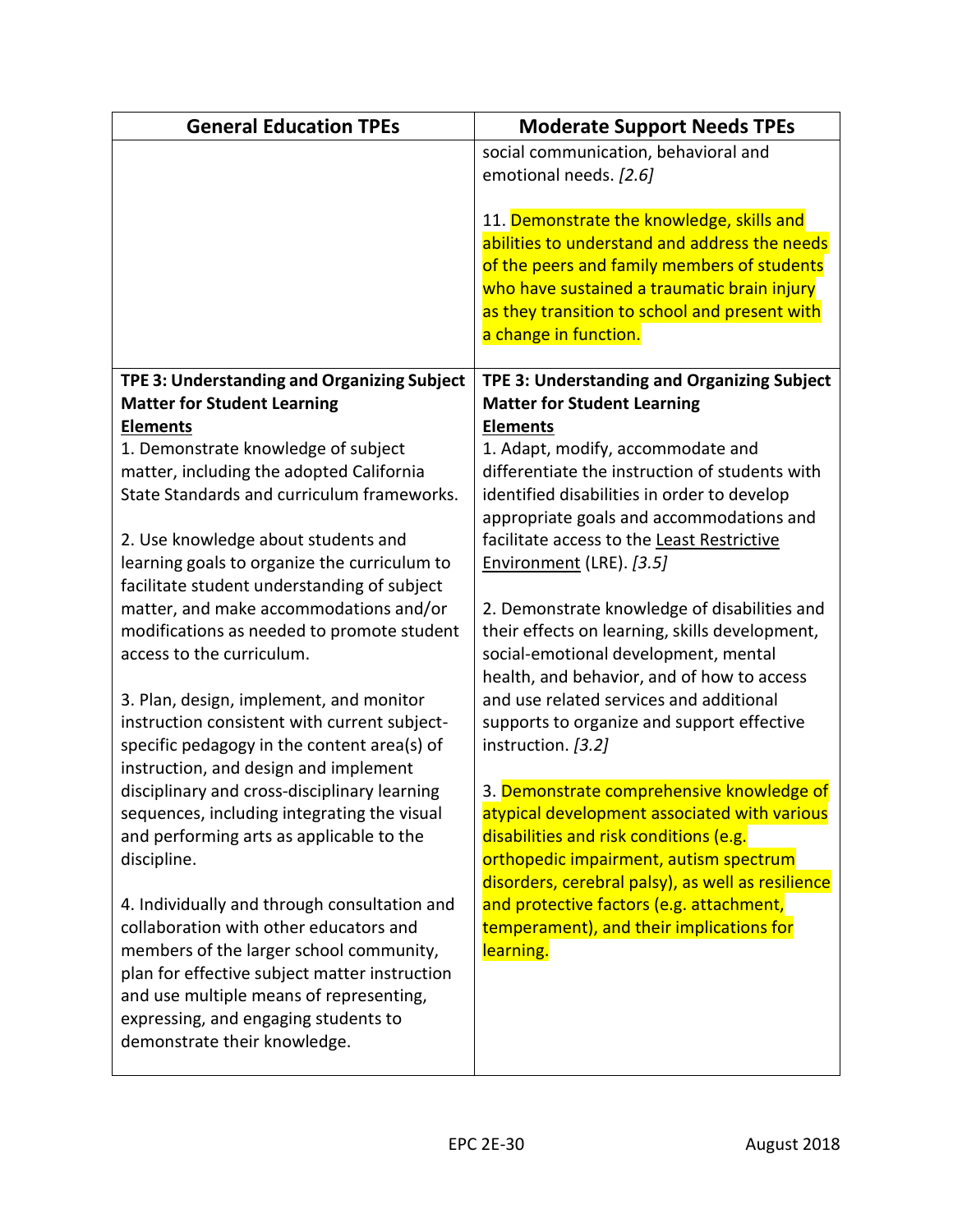| <b>General Education TPEs</b>                                                        | <b>Moderate Support Needs TPEs</b>                                                      |
|--------------------------------------------------------------------------------------|-----------------------------------------------------------------------------------------|
| 5. Adapt subject matter curriculum,                                                  |                                                                                         |
| organization, and planning to support the                                            |                                                                                         |
| acquisition and use of academic language                                             |                                                                                         |
| within learning activities to promote the                                            |                                                                                         |
| subject matter knowledge of all students,                                            |                                                                                         |
| including the full range of English learners,                                        |                                                                                         |
| Standard English learners, students with                                             |                                                                                         |
| disabilities, and students with other learning                                       |                                                                                         |
| needs in the least restrictive environment.                                          |                                                                                         |
| 6. Use and adapt resources, standards-                                               |                                                                                         |
| aligned instructional materials, and a range                                         |                                                                                         |
| of technology, including assistive technology,                                       |                                                                                         |
| to facilitate students' equitable access to the                                      |                                                                                         |
| curriculum.                                                                          |                                                                                         |
| 7. Model and develop digital literacy by using                                       |                                                                                         |
| technology to engage students and support                                            |                                                                                         |
| their learning, and promote digital                                                  |                                                                                         |
| citizenship, including respecting copyright                                          |                                                                                         |
| law, understanding fair use guidelines and                                           |                                                                                         |
| the use of Creative Commons license, and                                             |                                                                                         |
| maintaining Internet security.                                                       |                                                                                         |
| 8. Demonstrate knowledge of effective                                                |                                                                                         |
| teaching strategies aligned with the                                                 |                                                                                         |
| internationally recognized educational                                               |                                                                                         |
| technology standards.                                                                |                                                                                         |
| TPE 4: Planning Instruction and Designing                                            | TPE 4: Planning Instruction and Designing                                               |
| <b>Learning Experiences for All Students</b>                                         | <b>Learning Experiences for All Students</b>                                            |
| <b>Elements</b>                                                                      | <b>Elements</b>                                                                         |
| 1. Locate and apply information about<br>students' current academic status, content- | 1. Demonstrate the ability to use assistive<br>technology, augmentative and alternative |
| and standards-related learning needs and                                             | communication (AAC) including low- and                                                  |
| goals, assessment data, language proficiency                                         | high-tech equipment and materials to                                                    |
| status, and cultural background for both                                             | facilitate communication, curriculum access,                                            |
| short-term and long-term instructional                                               | and skills development of students with                                                 |
| planning purposes.                                                                   | disabilities. [4.4]                                                                     |
|                                                                                      |                                                                                         |
| 2. Understand and apply knowledge of the                                             | 2. Demonstrate the ability to use evidenced-                                            |
| range and characteristics of typical and                                             | based high leverage practices with a range of                                           |
| atypical child development from birth                                                | student needs, and evaluate a variety of                                                |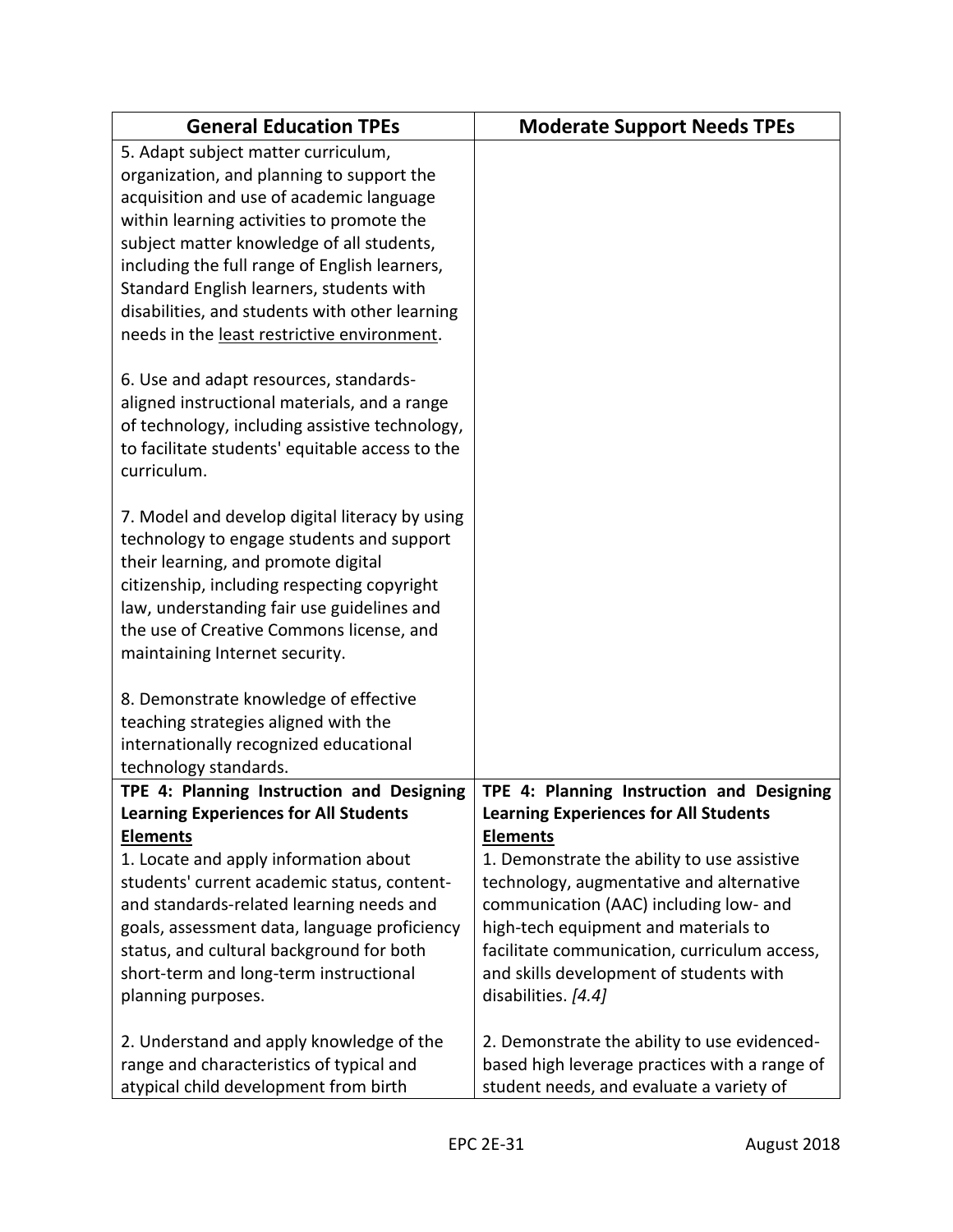| <b>General Education TPEs</b>                                          | <b>Moderate Support Needs TPEs</b>             |
|------------------------------------------------------------------------|------------------------------------------------|
| through adolescence to help inform                                     | pedagogical approaches to instruction,         |
| instructional planning and learning                                    | including instructional sequences, unit and    |
| experiences for all students.                                          | lesson plans, in order to provide students     |
|                                                                        | with disabilities equitable access to the      |
| 3. Design and implement instruction and                                | content and experiences aligned with the       |
| assessment that reflects the                                           | state-adopted core curriculum. [4.3]           |
| interconnectedness of academic content                                 |                                                |
| areas and related student skills development                           | 3. Demonstrate the ability to identify and use |
| in literacy, mathematics, science, and other                           | behaviorally based teaching strategies with    |
| disciplines across the curriculum, as                                  | the understanding that behaviors are           |
| applicable to the subject area of instruction.                         | communicative and serve a function.            |
| 4. Plan, design, implement and monitor                                 | 4. Demonstrate the ability to create short and |
| instruction, making effective use of                                   | long-term goals that are responsive to the     |
| instructional time to maximize learning                                | unique needs of the student and meet the       |
| opportunities and provide access to the                                | grade level requirements of the core           |
| curriculum for all students by removing                                | curriculum, and which are systematically       |
| barriers and providing access through                                  | adjusted as needed to promote maximum          |
| instructional strategies that include:                                 | learning and academic achievement within       |
| • appropriate use of instructional technology,                         | inclusive environments. [4.1]                  |
| including assistive technology;                                        |                                                |
| • applying principles of UDL and MTSS;                                 | 5. Demonstrate knowledge of core challenges    |
| • use of developmentally, linguistically, and                          | associated with the neurology of open or       |
| culturally appropriate learning activities,                            | closed head injuries resulting in impairments  |
| instructional materials, and resources for all                         | and adjust teaching strategies based upon      |
| students, including the full range of English                          | the unique profile of students who present     |
| learners;                                                              | with physical/medical access issues or who     |
| • appropriate modifications for students with                          | retain a general fund of knowledge, but        |
| disabilities in the general education                                  | demonstrate difficulty acquiring and retaining |
| classroom;                                                             | new information due to poor memory             |
| • opportunities for students to support each                           | processing, as well as neuro behavioral        |
| other in learning; and<br>• use of community resources and services as | issues.                                        |
| applicable.                                                            | 6. Coordinate, collaborate, co-teach and       |
|                                                                        | communicate effectively with other service     |
| 5. Promote student success by providing                                | providers, including paraprofessionals,        |
| opportunities for students to understand and                           | general education teachers, parents,           |
| advocate for strategies that meet their                                | students, and community agencies for           |
| individual learning needs and assist students                          | instructional planning and planning for        |
| with specific learning needs to successfully                           | successful student transitions. [4.6]          |
| participate in transition plans (e.g., IEP, IFSP,                      |                                                |
| ITP, and 504 plans.)                                                   |                                                |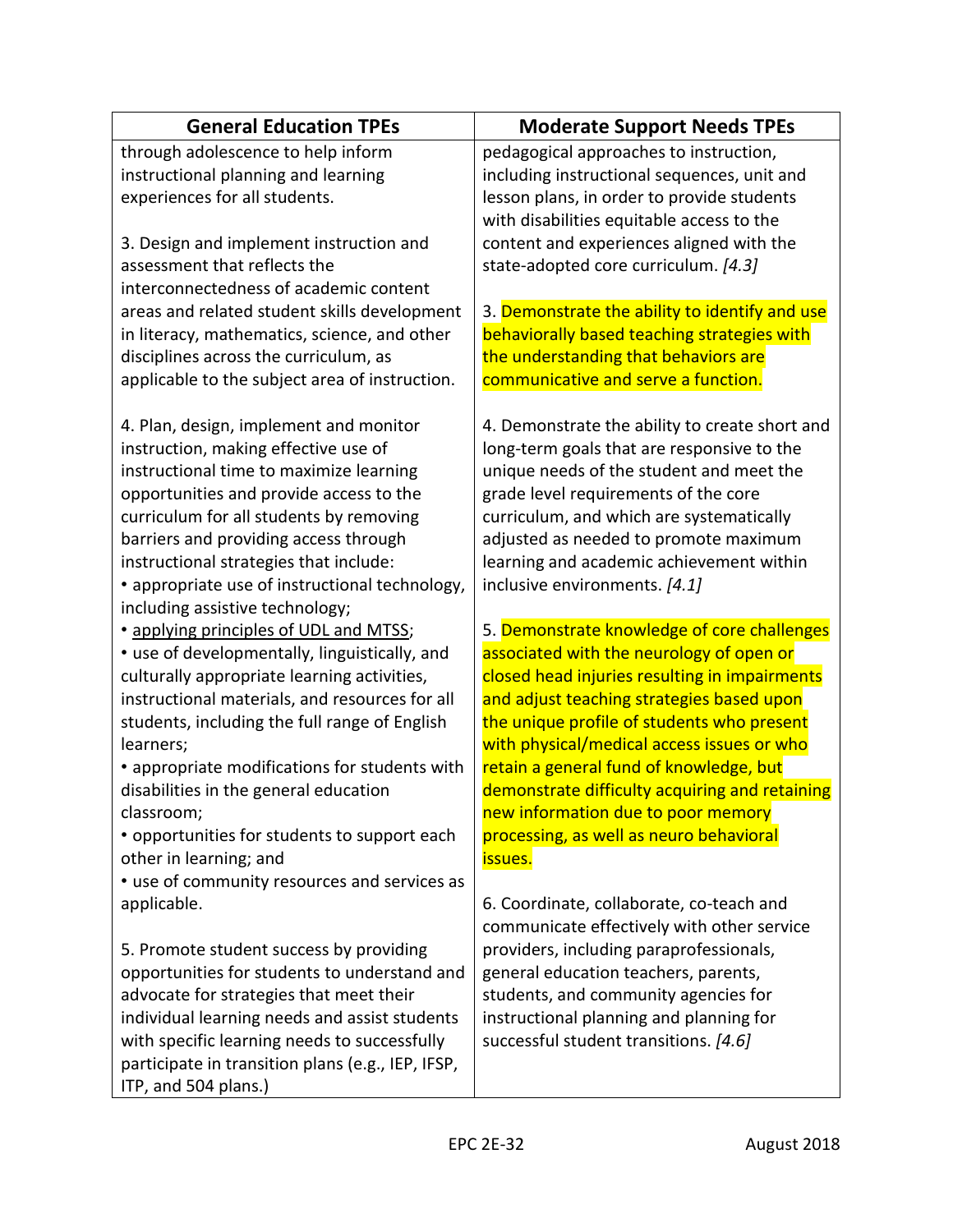| <b>General Education TPEs</b>                                                                                                                                                                                                                                                                                                                                                                                                                                                                           | <b>Moderate Support Needs TPEs</b>                                                                                                                                                                                                                                                                                                                                                                                                                                                                                                                               |
|---------------------------------------------------------------------------------------------------------------------------------------------------------------------------------------------------------------------------------------------------------------------------------------------------------------------------------------------------------------------------------------------------------------------------------------------------------------------------------------------------------|------------------------------------------------------------------------------------------------------------------------------------------------------------------------------------------------------------------------------------------------------------------------------------------------------------------------------------------------------------------------------------------------------------------------------------------------------------------------------------------------------------------------------------------------------------------|
| 6. Access resources for planning and<br>instruction, including the expertise of<br>community and school colleagues through<br>in-person or virtual collaboration, co-<br>teaching, coaching, and/or networking.<br>7. Plan instruction that promotes a range of<br>communication strategies and activity modes<br>between teacher and student and among<br>students that encourage student<br>participation in learning.                                                                                | 7. Use person-centered/family centered<br>planning processes, and strengths-based,<br>functional/ecological assessments across<br>classroom and non-classroom contexts that<br>lead to students' meaningful participation in<br>core, standards-based curriculum, life skills<br>curriculum, and/or wellness curriculum, and<br>that support progress toward IEP goals and<br>objectives. [4.5]                                                                                                                                                                  |
| 8. Use digital tools and learning technologies<br>across learning environments as appropriate<br>to create new content and provide<br>personalized and integrated technology-rich<br>lessons engage students in learning, promote<br>digital literacy, and offer students multiple<br>means to demonstrate their learning.                                                                                                                                                                              |                                                                                                                                                                                                                                                                                                                                                                                                                                                                                                                                                                  |
| <b>TPE 5: Assessing Student Learning</b>                                                                                                                                                                                                                                                                                                                                                                                                                                                                | <b>TPE 5: Assessing Student Learning</b>                                                                                                                                                                                                                                                                                                                                                                                                                                                                                                                         |
| <b>Elements</b><br>1. Apply knowledge of the purposes,<br>characteristics, and appropriate uses of<br>different types of assessments (e.g.,<br>diagnostic, informal, formal, progress-<br>monitoring, formative, summative, and<br>performance) to design and administer<br>classroom assessments, including use of<br>scoring rubrics.<br>2. Collect and analyze assessment data from<br>multiple measures and sources to plan and<br>modify instruction and document students'<br>learning over time. | <b>Element</b><br>1. Apply knowledge of the purposes,<br>characteristics, and appropriate uses of<br>different types of assessments used to<br>determine special education eligibility,<br>progress monitoring, and decision making<br>regarding eligibility, placement in LRE, and<br>services. Candidates also apply knowledge of<br>when and how to use assessment sources<br>that integrate alternative statewide<br>assessments, formative assessments, and<br>formal/informal assessment results as<br>appropriate, based on students' needs.<br>[5.1/5.2] |
| 3. Involve all students in self-assessment and<br>reflection on their learning goals and<br>progress and provide students with<br>opportunities to revise or reframe their work<br>based on assessment feedback.                                                                                                                                                                                                                                                                                        | 2. Each candidate utilizes assessment data to:<br>1) identify effective intervention and support<br>techniques, 2) develop needed augmentative<br>and alternative systems, 3) implement<br>instruction of communication and social<br>skills, 4) create and facilitate opportunities                                                                                                                                                                                                                                                                             |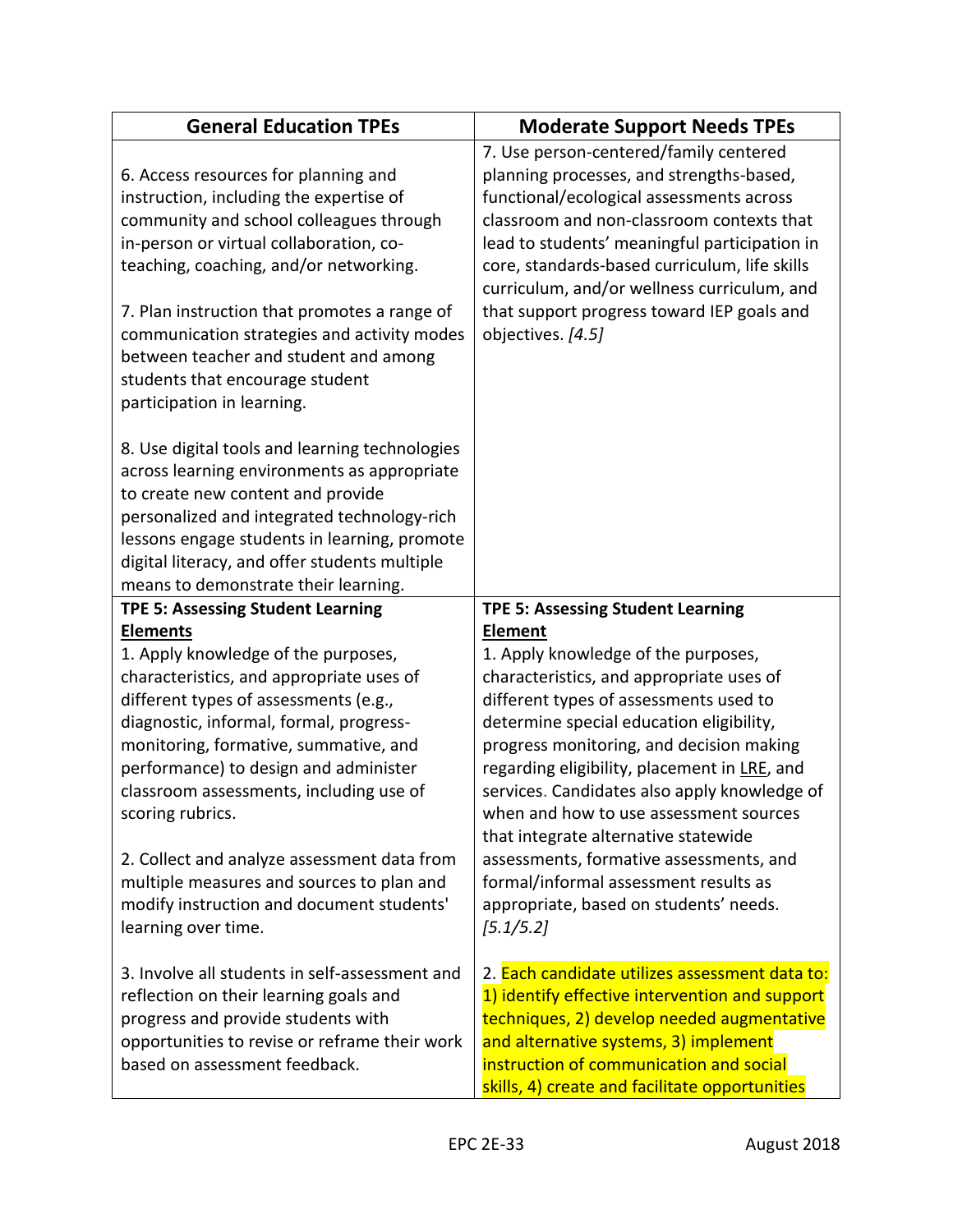| <b>General Education TPEs</b>                                                                                                                                                                                  | <b>Moderate Support Needs TPEs</b>                                                                                                                                                                                                                                |
|----------------------------------------------------------------------------------------------------------------------------------------------------------------------------------------------------------------|-------------------------------------------------------------------------------------------------------------------------------------------------------------------------------------------------------------------------------------------------------------------|
| 4. Use technology as appropriate to support<br>assessment administration, conduct data<br>analysis, and communicate learning<br>outcomes to students and families.                                             | for interaction; 5) develop communication<br>methods to demonstrate student academic<br>knowledge; and 6) address the unique<br>learning, sensory and access needs of<br>students with physical/orthopedic disabilities,                                          |
| 5. Use assessment information in a timely<br>manner to assist students and families in<br>understanding student progress in meeting<br>learning goals.                                                         | other health impairments, and multiple<br>disabilities.<br>3. Demonstrate knowledge of special<br>education law, including the administration                                                                                                                     |
| 6. Work with specialists to interpret<br>assessment results from formative and<br>summative assessments to distinguish<br>between students whose first language is                                             | and documentation of assessments and how<br>to hold IEP meetings according to the<br>guidelines established by law.                                                                                                                                               |
| English, English learners, Standard English<br>learners, and students with language or<br>other disabilities.                                                                                                  | 4. Demonstrate knowledge of requirements<br>for appropriate assessment and identification<br>of students whose cultural, ethnic, gender, or<br>linguistic differences may be misunderstood                                                                        |
| 7. Interpret English learners' assessment data<br>to identify their level of academic proficiency<br>in English as well as in their primary                                                                    | or misidentified as manifestations of a<br>disability. [5.6]                                                                                                                                                                                                      |
| language, as applicable, and use this<br>information in planning instruction.                                                                                                                                  | 5. Know how to appropriately administer<br>assessments according to the established<br>protocols for each assessment. Candidates                                                                                                                                  |
| 8. Use assessment data, including<br>information from students' IEP, IFSP, ITP, and<br>504 plans, to establish learning goals and to<br>plan, differentiate, make accommodations<br>and/or modify instruction. | also understand how to implement<br>appropriate accommodations on assessments<br>for students with disabilities that do not<br>fundamentally alter the nature and/or<br>content of what is being tested, and how to<br>use AAC appropriately for facilitating the |
|                                                                                                                                                                                                                | participation in the assessment of students<br>with complex communications needs.<br>[5.2/5.4]                                                                                                                                                                    |
| TPE 6: Developing as a Professional Educator<br><b>Elements</b><br>1. Reflect on their own teaching practice and<br>level of subject matter and pedagogical<br>knowledge to plan and implement                 | TPE 6: Developing as a Professional Educator<br><b>Elements</b><br>1. Demonstrate the ability to coordinate and<br>collaborate effectively with paraprofessionals<br>and other adults in the classroom. [6.4]                                                     |
| instruction that can improve student<br>learning.                                                                                                                                                              | 2. Identify and understand conflict resolution<br>techniques that use communication,<br>collaboration, and mediation approaches to                                                                                                                                |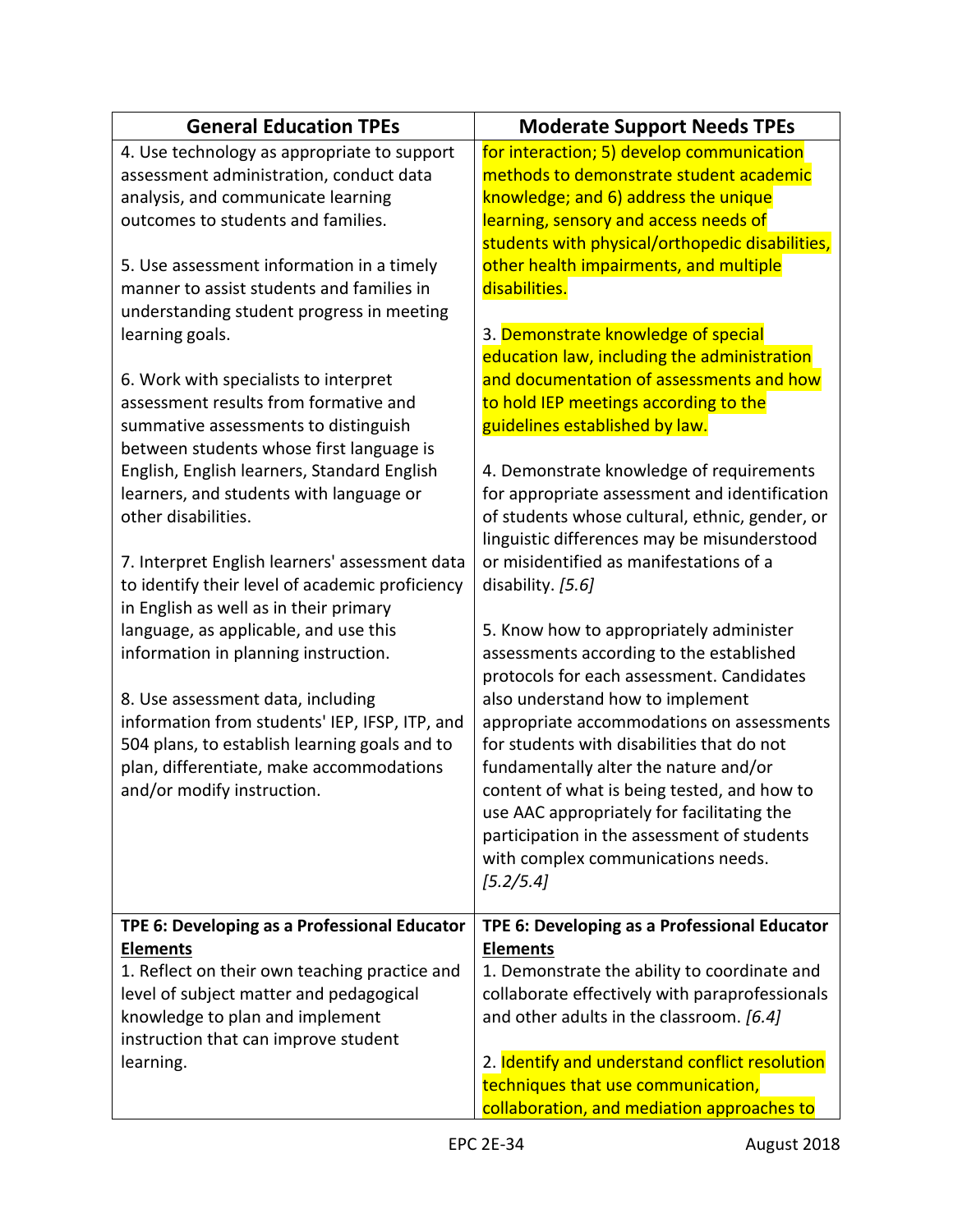| <b>General Education TPEs</b>                                                                                                                                                                                                                                                                                                                                                                                                      | <b>Moderate Support Needs TPEs</b>                                                                                                                                                                                                                                                                                                                                                                     |
|------------------------------------------------------------------------------------------------------------------------------------------------------------------------------------------------------------------------------------------------------------------------------------------------------------------------------------------------------------------------------------------------------------------------------------|--------------------------------------------------------------------------------------------------------------------------------------------------------------------------------------------------------------------------------------------------------------------------------------------------------------------------------------------------------------------------------------------------------|
| 2. Recognize their own values and implicit<br>and explicit biases, the ways in which these<br>values and implicit and explicit biases may<br>positively and negatively affect teaching and                                                                                                                                                                                                                                         | address conflicts and disagreements that may<br>arise during the facilitation of an IEP meeting<br>or collaboration with other professionals.                                                                                                                                                                                                                                                          |
| learning, and work to mitigate any negative<br>impact on the teaching and learning of<br>students. They exhibit positive dispositions<br>of caring, support, acceptance, and fairness<br>toward all students and families, as well as<br>toward their colleagues.                                                                                                                                                                  | 3. Demonstrate knowledge of historical<br>interactions and contemporary legal, medical,<br>pedagogical, and philosophical models of<br>social responsibility, treatment and education<br>in the lives of individuals with disabilities.<br>[6.7]                                                                                                                                                       |
| 3. Establish professional learning goals and<br>make progress to improve their practice by<br>routinely engaging in communication and<br>inquiry with colleagues.                                                                                                                                                                                                                                                                  | 4. Demonstrate knowledge of federal, state,<br>and local policies related to specialized health<br>care in educational settings.                                                                                                                                                                                                                                                                       |
| 4. Demonstrate how and when to involve<br>other adults and to communicate effectively<br>with peers and colleagues, families, and<br>members of the larger school community to<br>support teacher and student learning.                                                                                                                                                                                                            | 5. Demonstrates knowledge of the unique<br>experiences of families of students who are<br>chronically ill, are hospitalized and/or in<br>transition from hospitalization, and/or who<br>have degenerative conditions.                                                                                                                                                                                  |
| 5. Demonstrate professional responsibility<br>for all aspects of student learning and<br>classroom management, including<br>responsibility for the learning outcomes of all<br>students, along with appropriate concerns<br>and policies regarding the privacy, health,<br>and safety of students and families.<br>Beginning teachers conduct themselves with<br>integrity and model ethical conduct for<br>themselves and others. | 6. Possess the knowledge that the<br>diminishment or loss of previous abilities<br>(learning, social, physical) may have<br>significant, long-term effects on the self-<br>concept and emotional well-being of the<br>student who acquires a traumatic brain injury<br>as well as on their family members, requiring<br>the provision of appropriate supports and<br>services to address these issues. |
| 6. Understand and enact professional roles<br>and responsibilities as mandated reporters<br>and comply with all laws concerning<br>professional responsibilities, professional<br>conduct, and moral fitness, including the<br>responsible use of social media and other<br>digital platforms and tools.                                                                                                                           |                                                                                                                                                                                                                                                                                                                                                                                                        |